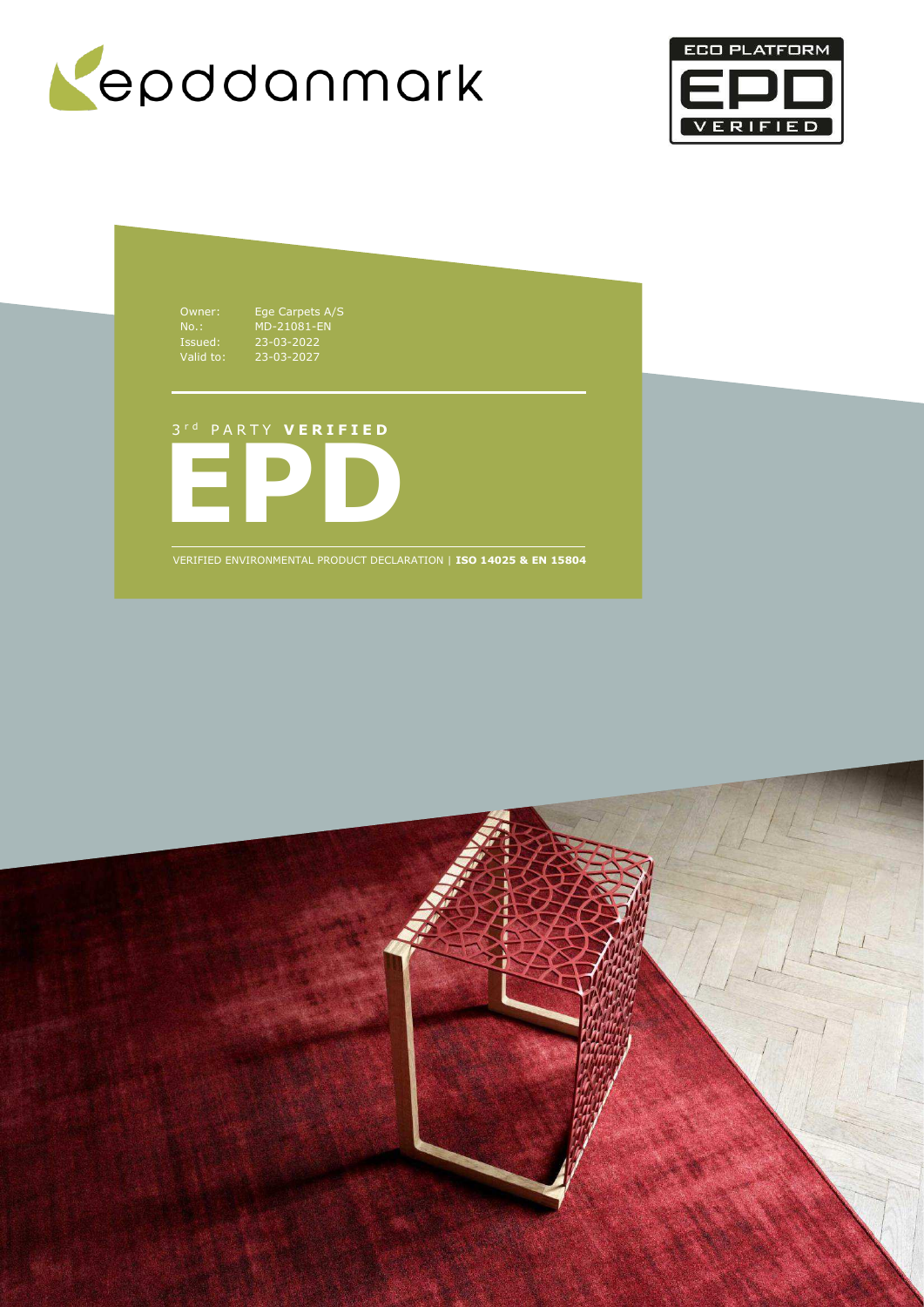



**Valid to:**  23-03-2027

### **Owner of declaration**

Ege Carpets A/S Industrivej Nord 25, 7400 Herning, Denmark CVR: 38 45 42 18

### **Programme**

EPD Danmark [www.epddanmark.dk](http://www.epddanmark.dk/)

□ Industry EPD ☒ Product EPD

### **Declared products**

1  $m<sup>2</sup>$  Tufted carpet with PA6 pile material and AB felt (PET) backing.

Number of declared datasets/product variations: 3

- o Highline 630 AB.
- o Highline 750 AB.
- o Highline 910 AB.

### **Production site**

Ege Carpets A/S, Industrivej Nord 25, 7400 Herning, Denmark.

### **Products use**

Tufted carpets for use as floor coverings in buildings.

### **Functional unit**   $1 \text{ m}^2$  of tufted carpet

#### **Year of data** 2019/2020

**EPD version**  Version 1.0

### Repodanmark

EPDs of construction products may not be comparable if they do not comply with the requirements in EN 15804. EPD data may not be comparable if the datasets used are not developed in accordance with EN 15804 and if the background systems are not based on the same database.

This EPD is developed in accordance with the European

#### **Validity**

**Issued:**  23-03-2022

**Basis of calculation**

**Comparability** 

standard EN 15804+A2.

This EPD has been verified in accordance with ISO 14025 and is valid for 5 years from the date of issue.

#### **Use**

The intended use of an EPD is to communicate scientifically based environmental information for construction products, for the purpose of assessing the environmental performance of buildings.

#### **EPD type**

☐Cradle-to-gate with modules C1-C4 and D ☐Cradle-to-gate with options, modules C1-C4 and D ☒Cradle-to-grave and module D ☐Cradle-to-gate ☐Cradle-to-gate with options

### CEN standard EN 15804 serves as the core PCR

Independent verification of the declaration and data, according to EN ISO 14025

☐ internal ☒ external



 *Martha Katrine Sørensen EPD Danmark*

|                        |           |                |           | Life cycle stages and modules ( $MND =$ module not declared) |           |                |                |             |               |                              |                                               |                                 |                |                     |                |                                                      |
|------------------------|-----------|----------------|-----------|--------------------------------------------------------------|-----------|----------------|----------------|-------------|---------------|------------------------------|-----------------------------------------------|---------------------------------|----------------|---------------------|----------------|------------------------------------------------------|
|                        | Product   |                |           | Construction<br>process                                      |           |                |                | Use         |               |                              |                                               |                                 |                | End of life         |                | Beyond the system<br>boundary                        |
| Raw material<br>supply | Transport | Manufacturing  | Transport | Installation<br>process                                      | Use       | Maintenance    | Repair         | Replacement | Refurbishment | Operational<br>use<br>energy | Operational<br>use<br>potential<br>ter<br>wat | construction<br>demolition<br>ف | Transport      | processing<br>Waste | Disposal       | recovery<br>recycling<br>potential<br>Re-use,<br>and |
| A1                     | A2        | A <sub>3</sub> | A4        | A <sub>5</sub>                                               | <b>B1</b> | B <sub>2</sub> | B <sub>3</sub> | <b>B4</b>   | <b>B5</b>     | <b>B6</b>                    | <b>B7</b>                                     | C <sub>1</sub>                  | C <sub>2</sub> | C <sub>3</sub>      | C <sub>4</sub> | D                                                    |
| X                      | X         | X              | X         | X                                                            | X         | X              | X              | X           | X             | X                            | X                                             | X                               | X              | X                   | X              | X                                                    |

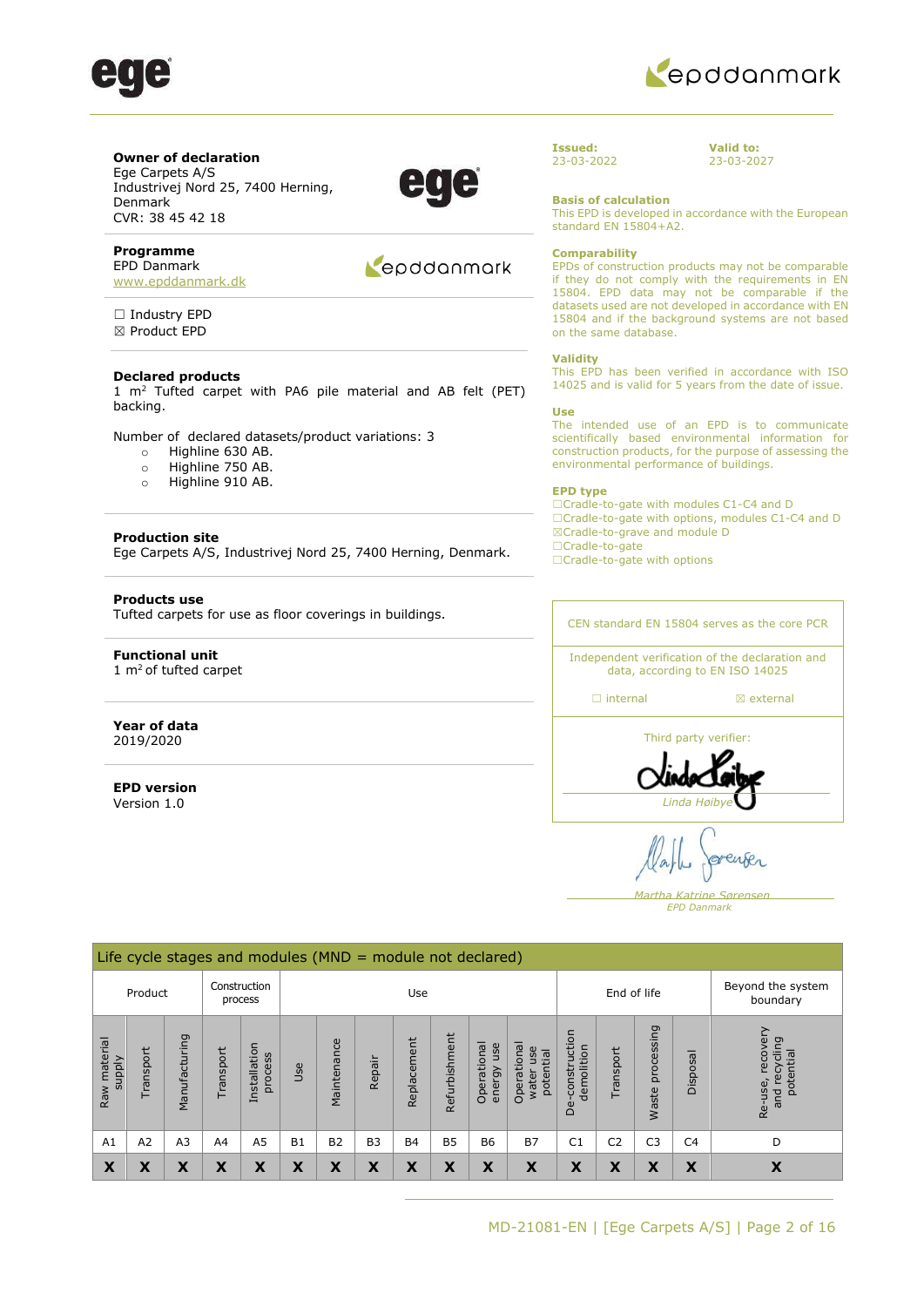

## Product information

### **Product description**

The main product components are shown in the table below.

| <b>Material</b>                   | <b>Highline</b><br><b>630 AB</b> | <b>Highline</b><br><b>750 AB</b> | <b>Highline</b><br><b>910 AB</b> | Weight<br>percen<br>tage |
|-----------------------------------|----------------------------------|----------------------------------|----------------------------------|--------------------------|
| Polyamide 6                       | 32                               | 35                               | 39                               | $\frac{0}{0}$            |
| Polyester                         | 14                               | 8                                | 7                                | $\%$                     |
| Polypropylen<br>e                 | 0                                | 5                                | 5                                | $\frac{0}{0}$            |
| Limestone<br>filler               | 13                               | 12                               | 11                               | $\frac{0}{0}$            |
| Aluminium-<br>hydroxide<br>filler | 13                               | 12                               | 11                               | $\frac{0}{0}$            |
| Dolomite<br>filler                | 18                               | 17                               | 16                               | $\frac{0}{0}$            |
| Latex                             | 10                               | 10                               | 9                                | $\%$                     |
| Auxiliaries                       | 1                                | 1                                | 1                                | $\frac{0}{0}$            |

### **Representativity**

This declaration, including data collection and the modeled foreground system including results, represents the production of  $1 \text{ m}^2$  tufted carpet, in three product variations, on the production site located in Herning, Denmark. Product specific data are based on average values collected in the period 5/2019 - 4/2020. Background data are based on a combination of GaBi 2021 databases, and Ecoinvent 3.6, and are less than 10 years old. Generally, the used background datasets are of high quality, and the majority of the datasets are only a couple of years old.

This is a specific EPD and is only representative for carpets matching the declared product names.

### **Hazardous substances**

The products declared within this EPD do not contain substances listed in the "Candidate List of Substances of Very High Concern for authorisation"

[\(http://echa.europa.eu/candidate-list-table\)](http://echa.europa.eu/candidate-list-table)

### **Essential characteristics**

The products declared within this EPD are covered by harmonized technical specification EN1307. Declaration of performance according to EU regulation 305/2011 is available for all declared product variations according to EN14041.

Further technical information can be obtained by contacting the manufacturer or on the manufacturers' website:

### <https://www.egecarpets.com/carpets>

The product certificates are available by choosing the carpet in question and selecting the matching quality and backing, after which the certificates are presented and available to download.

### **Reference Service Life (RSL)**

The service lifetime of a floor covering for a certain application on a floor is too widespread to give one common number.

For this EPD the reference service life is set to one year. This means that all impacts for the use phase are based on the cleaning and maintenance model for one year.

Depending on the area of use based on EN ISO 10874, the technical lifetime advised by the manufacturer and the estimated time on the floor by the customer, the service lifetime can be determined.

Based on the determined service lifetime the total environmental impact can be calculated.

For Ege carpets the minimum technical lifetime is 10 years.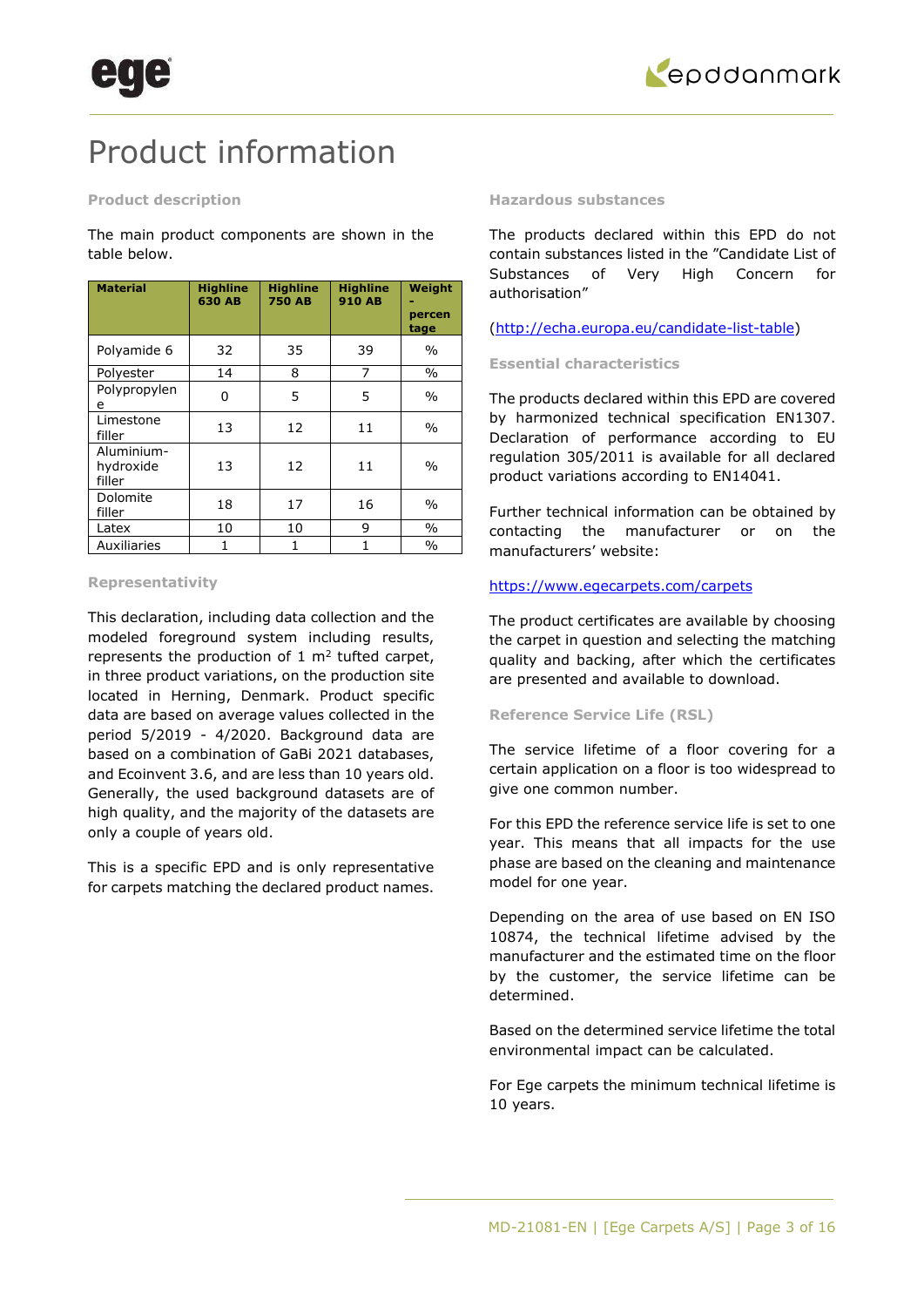



## LCA background

### **Declared unit**

The LCI and LCIA results in this EPD relates to 1  $m<sup>2</sup>$  tufted carpet, for the three product variants listed below.

| <b>Highline 630 AB</b>     | <b>Value</b> | <b>Unit</b>       |
|----------------------------|--------------|-------------------|
| Declared unit              |              | m <sup>2</sup>    |
| Mass                       | 2,33         | kg/m <sup>2</sup> |
| Conversion factor to 1 kg. | 0,4299       |                   |
| <b>Highline 750 AB</b>     | <b>Value</b> | <b>Unit</b>       |
| Declared unit              |              | m <sup>2</sup>    |
| Mass                       | 2,46         | kq/m <sup>2</sup> |
| Conversion factor to 1 kg. | 0,4059       |                   |
| <b>Highline 910 AB</b>     | <b>Value</b> | <b>Unit</b>       |
| Declared unit              |              | m <sup>2</sup>    |
| Mass                       | 2,63         | kg/m <sup>2</sup> |
| Conversion factor to 1 kg. | 0,3806       |                   |

### **Flowdiagram**

### **Functional unit**

 $1 \text{ m}^2$  Tufted carpets for use as floor coverings in buildings.

### **PCR**

This EPD is developed according to the core rules for the product category of construction products in EN 15804, and the product specific PCR: DS/EN 16810:2017 "Resilient, textile and laminate floor coverings – Environmental product declarations – Product category rules".

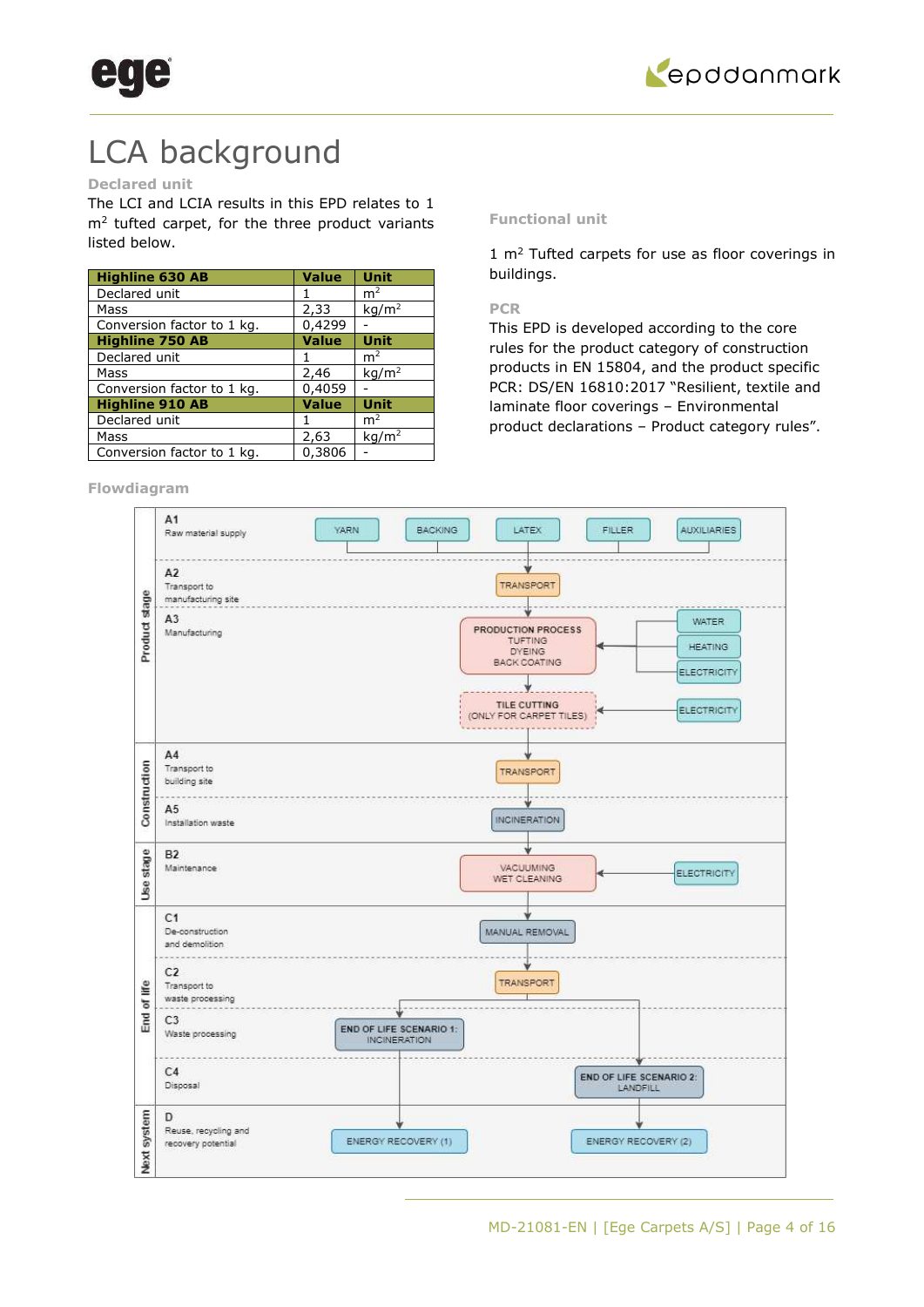



### **System boundary**

This EPD is based on a cradle-to-grave LCA.

The general rules for the exclusion of inputs and outputs follows the requirements in EN 15804, 6.3.5, where the total of neglected input flows per module shall be a maximum of 5 % of energy usage and mass and 1 % of energy usage and mass for unit processes.

Consumption of energy and water is allocated per  $m<sup>2</sup>$ , due to uniformity in manufacturing of each  $m<sup>2</sup>$  unaffected by weight of the carpet. Waste flows are allocated per kg, due to a heavier carpet generating more waste per  $m<sup>2</sup>$  as caused by the manufacturing process.

**Product stage (A1-A3) includes**: The product stage comprises the acquisition of all raw materials, products and energy in module A1, transport to the production site in module A2, packaging, manufacturing and waste processing up to the "end-of-waste" state or final disposal in module A3. The LCA results are declared in aggregated form for the product stage, which means, that the sub-modules A1, A2 and A3 are declared as one module A1-A3.

The carpets are comprised of pile material consisting of nylon, a primary backing of polyester or polypropylene, a secondary backing consisting of a combination of polyester and polypropylene, a variety of filler materials, and auxiliary materials for the application of precoating and dyes to the carpet. Recycled materials constitute between  $11 - 17\%$  of the content of the carpet.

Materials for the products are supplied from a variety of European countries, and all materials are transported via truck to the production site.

All electricity used to manufacture the products as well as operate the sites at Ege Carpets is supplied as certified green electricity from wind power. And a substantial contribution of the heating is supplied by certified biogas. Certificates confirming this are submitted to EPD Denmark on a yearly basis.

The product stage covers the manufacture of carpets as required to deliver 1 m2 of installed carpet, which includes the production of additional carpet as required to cover the waste

accumulating in module A3, as well as construction waste accumulating in module A5, which results in the production of  $>1$  m<sup>2</sup> carpet in order to deliver  $1 \text{ m}^2$  of installed carpet.

All waste treatment of construction waste from module A5 is modelled as municipal waste incineration, regardless of geographical waste treatment scenario, this is done to minimize the scenario-specific results. This only affects the results to a very small degree, as the amounts of waste is insignificant, and it is considered the most conservative approach due to the higher impacts from incineration. Energy generated from waste treatment in A5 is counted in module D, while energy generated during incineration in A3 is deducted from the energy used in manufacturing.

### **Construction process stage (A4-A5) includes:**

The construction process stage includes the transport of the carpets from the manufacturer to the building site, covered by module A4. The transport is modelled as 1000 km, which is intended to represent an average distance of transportation, representative of the use of the product in Europe.

The installation process covered in module A5 covers the installation of the carpets in buildings. This is done manually, and no machinery or energy is required, instead the module includes the percentage of carpets that become construction waste, here a flat rate of 5% construction waste is modelled, that is sent to either municipal waste incineration or landfill, depending on the waste management strategy of the geographical are where the product is installed. The results for waste in A5 are calculated as entirely sent to incineration, as the most conservative approach, in order to avoid cluttering the results tables. The Adhesives are not included in this EPD.

**Use stage (B1-B7) includes:** The use stage only has activity in module B2 (maintenance) which includes cleaning of the carpets. The impacts arising in module B2 are due to vacuuming and wet cleaning of the carpet, and are modelled as cleaning needs for one year. This means the values of column B2 in the results tables have to be multiplied with the RSL of the carpet in the following LCA. This is done due to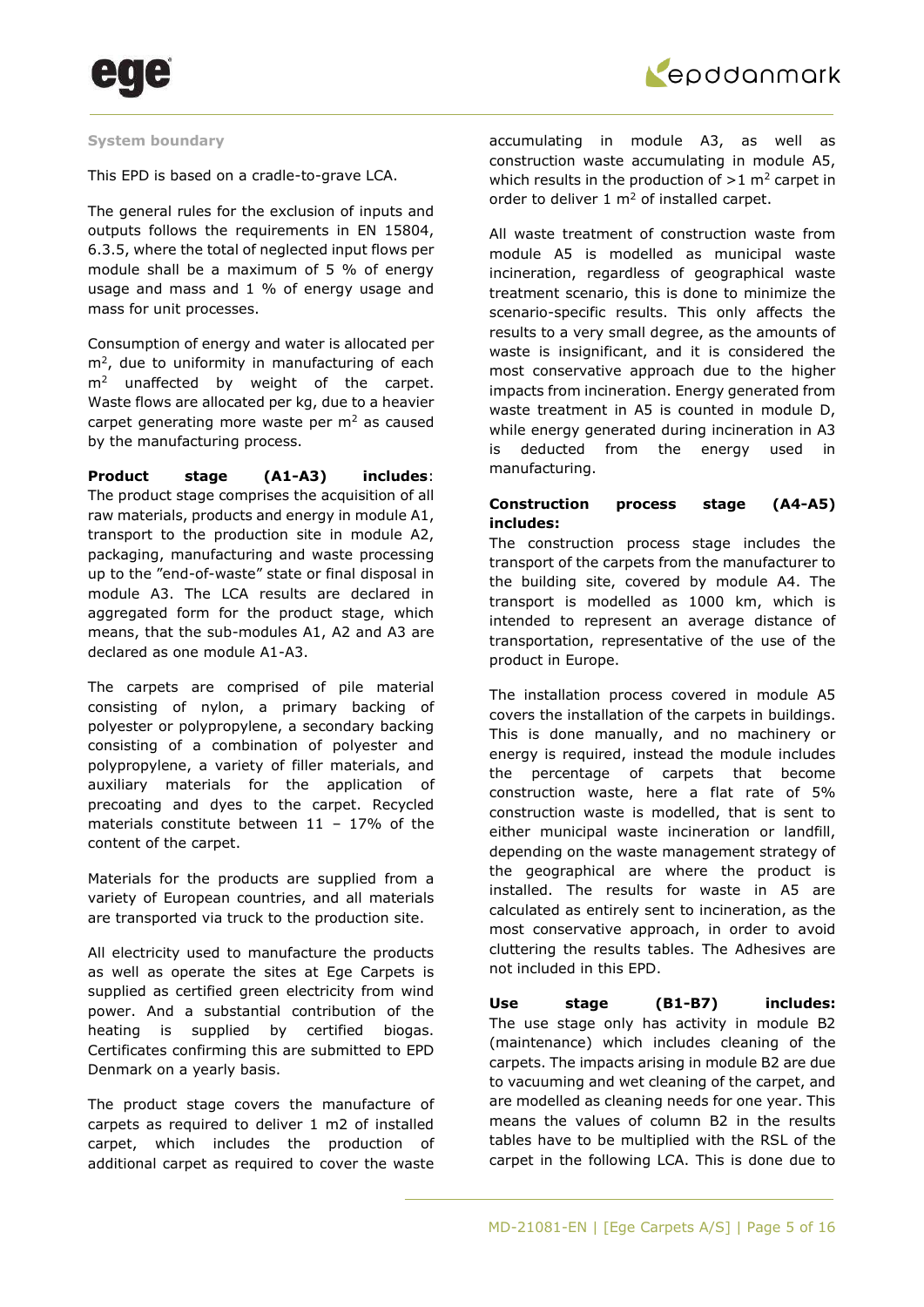

the RSL of the carpets varying significantly depending on the use scenarios. There are no relevant contributions in the modules B3-B7.

**End of Life (C1-C4) includes:**  End-of-life is modelled using two different scenarios for waste processing: scenario 1 where the carpet is sent to municipal waste incineration, and scenario 2 where the carpet is sent to a landfill.

There are no impacts occurring in module C1, as the carpets are removed manually, requiring no additional machinery.

Module C2 covers the transport of construction waste after demolition. This is calculated as 40 km, based on estimated standard distances to waste treatment sites.

Module C3 includes carpets sent to municipal waste incineration, based on average incineration scenarios for European conditions. The municipal waste incineration exports electrical and thermal energy.

Module C4 covers carpets sent to landfill, including treatment of waste and collection of gas, which is utilized on site resulting in exported electrical energy<sup>1</sup>.

Both scenarios have identical results for modules C1 and C2, but differences in modules C3 and C4. Scenario 1 has impacts from the waste incineration in module C3 (marked as C3/1 in the results tables) and no impacts in C4, while Scenario 2 has no impacts in C3 but instead in C4 (marked as C4/2 in the results tables).

### **Re-use, recovery and recycling potential (D) includes:**

Module D includes the potentials in energy recovery arising from either incineration or landfilling of the carpets at the end of life, as well as incineration of installation waste occurring in module A5. In the results tables this is presented in two columns: firstly 'D/1' covering the potentials arising during the life of the carpet, along with covering the potentials for energy recovery form End-of-Life scenario 1 (incineration), and secondly 'D/2' covering the same potentials arising during the life of the carpet, along with exported energy from End-of-Life scenario 2 (landfill) as a result of landfilling.

<sup>&</sup>lt;sup>1</sup> Sustainable paths for managing solid and liquid waste from

[distilleries and breweries - ScienceDirect](https://www.sciencedirect.com/science/article/pii/S0959652617302688#!)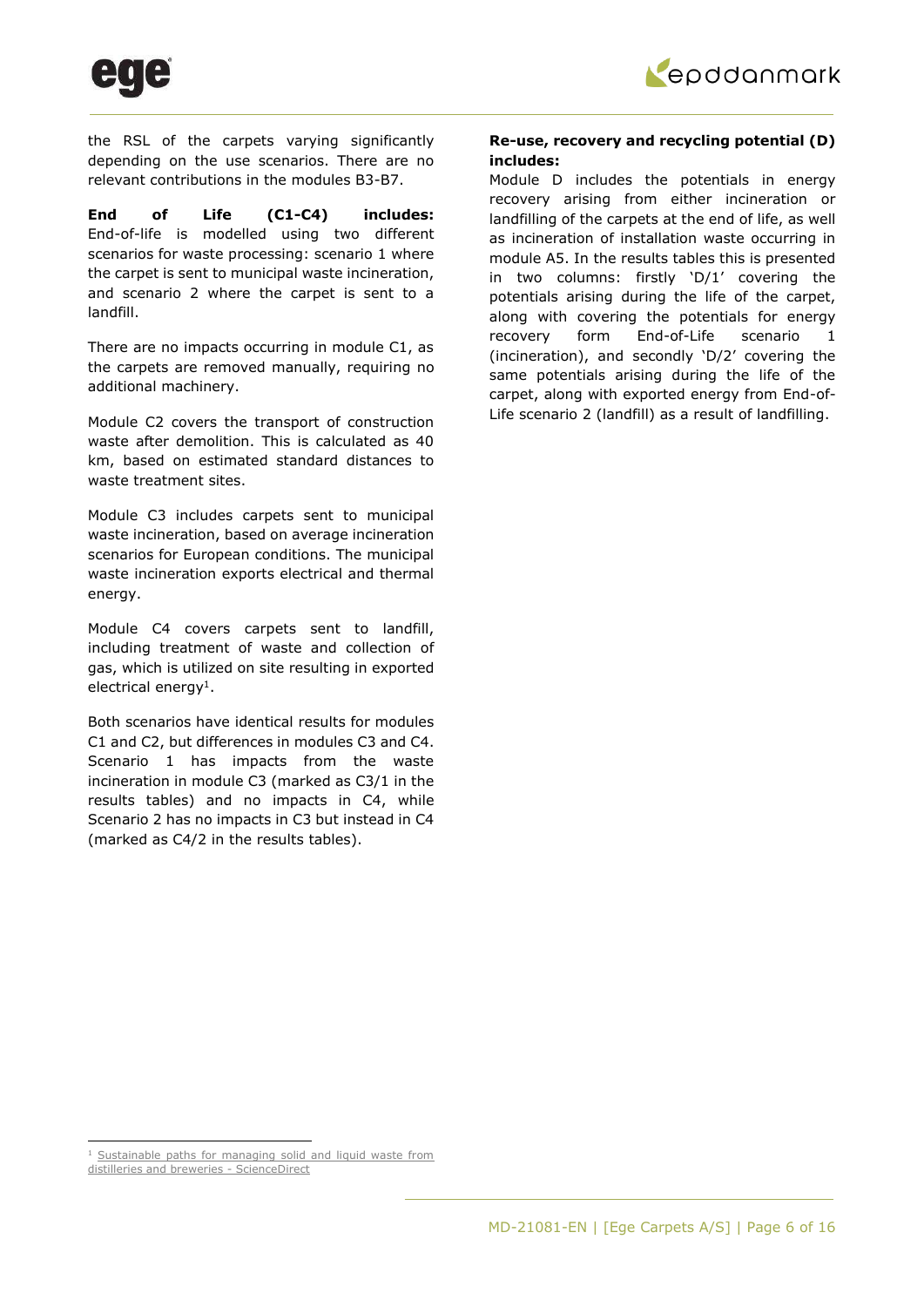

# ege

## LCA results

Waste scenarios:  $C3/1 + D/1 =$  disposal as incineration.  $C4/2 + D/2 =$  disposal as landfill.

### **Highline 630 AB.**

| <b>ENVIRONMENTAL IMPACTS PER m2 Highline 630 AB</b><br>$A1-A3$<br><b>B3-B7</b><br>C <sub>1</sub><br>C <sub>2</sub><br>D/1<br><b>Unit</b><br>A <sub>5</sub><br><b>B1</b><br><b>B2</b><br>C <sub>3/1</sub><br>C4/2<br>D/2<br><b>Indicator</b><br>A <sub>4</sub><br>kg CO <sub>2</sub><br>GWP-total<br>$1,07E+01$<br>2,06E-01<br>1,74E-01<br>2,42E-01<br>7,84E-03<br>$3,47E+00$<br>$3,58E+00$<br>$\mathbf{0}$<br>$\Omega$<br>$-1,19E+00$<br>$-1,24E-01$<br>0<br>eq.<br>kg CO <sub>2</sub><br>$1,03E+01$<br>2,02E-01<br>4,79E-02<br>2,39E-01<br>7,69E-03<br>9,50E-01<br>3,12E-01<br><b>GWP-fossil</b><br>$\mathbf{0}$<br>$\Omega$<br>$-1,18E+00$<br>$-1,23E-01$<br>0<br>eq.<br>GWP-<br>kg CO <sub>2</sub><br>3,46E-01<br>2,28E-03<br>1,26E-01<br>$2,52E+00$<br>3,27E+00<br>$-2,73E-03$<br>$\mathbf{0}$<br>8,70E-05<br>$-4,87E-03$<br>$-4,98E-04$<br>0<br>$\Omega$<br>biogenic<br>eq.<br>kg CO <sub>2</sub><br>1,57E-02<br>3,18E-06<br>6,14E-03<br>$0,00E+00$<br>1,39E-04<br>GWP-luluc<br>1,67E-03<br>0<br>$\mathbf{0}$<br>$\mathbf{0}$<br>6,36E-05<br>$-1,67E-03$<br>$-2,42E-04$<br>eq.<br>kg CFC<br>ODP<br>3,26E-08<br>4,03E-17<br>2,63E-10<br>1,05E-09<br>0<br>1,54E-18<br>5,26E-09<br>4,02E-16<br>$-9,86E-15$<br>$-2,65E-15$<br>0<br>$\mathbf{0}$<br>11 eg.<br>mol $H^+$<br>1,52E-04<br>8,51E-04<br>AP<br>1,71E-02<br>7,20E-04<br>5,14E-04<br>$\mathbf{0}$<br>2,74E-05<br>3,02E-03<br>$-2,19E-03$<br>$-2,20E-04$<br>0<br>$\mathbf{0}$<br>eq.<br>EP-<br>kg PO <sub>4</sub><br>1,99E-04<br>2,65E-09<br>6,07E-07<br>9,65E-07<br>2,31E-08<br>2,99E-08<br>3,15E-05<br>$-5,63E-06$<br>$-6,84E-07$<br>0<br>$\mathbf{0}$<br>$\mathbf{0}$<br>freshwater<br>eq.<br>kg N<br>5,38E-03<br>3,33E-04<br>6,73E-05<br>1,23E-04<br>1,27E-05<br>1,65E-03<br>$-6,83E-04$<br>$\Omega$<br>1,33E-03<br>$-7,18E-05$<br>$\mathbf{0}$<br>$\mathbf{0}$<br>EP-marine<br>eq.<br>mol N<br>5,19E-02<br>3,72E-03<br>7,68E-04<br>1,30E-03<br>1,42E-04<br>1,52E-02<br>3,08E-03<br>$-6,95E-03$<br>$\mathbf 0$<br>$\mathbf{0}$<br>$-7,13E-04$<br>EP-terrestrial<br>0<br>eq.<br>kg<br><b>POCP</b><br>1,48E-02<br>6,50E-04<br>1,73E-04<br>3,52E-04<br><b>NMVOC</b><br>$\mathbf{0}$<br>$\mathbf{0}$<br>$\Omega$<br>2,48E-05<br>3,43E-03<br>1,82E-03<br>$-1,76E-03$<br>$-1,78E-04$<br>eq.<br>kg Sb<br>3,12E-06<br>3,45E-11<br>ADPm <sup>1</sup><br>1,81E-08<br>8,21E-08<br>6,89E-10<br>5,82E-13<br>1,15E-08<br>$-1,96E-07$<br>$-4,25E-08$<br>0<br>$\mathbf{0}$<br>$\mathbf{0}$<br>eq.<br>$2,72E+00$<br>8,61E-02<br>$4,33E+00$<br>1,04E-01<br>$1,62E+00$<br>$2,43E+00$<br>$-1,37E+01$<br>ADPF <sup>1</sup><br>1,89E+02<br>0<br>$\mathbf{0}$<br>$-1,46E+00$<br>MJ<br>0<br>m <sup>3</sup><br>WDP <sup>1</sup><br>5,82E-01<br>1,89E-03<br>2,09E-02<br>4,42E-02<br>1,20E-02<br>0<br>0<br>$\mathbf{0}$<br>7,22E-05<br>4,17E-01<br>$-1,11E-01$<br>$-1,16E-02$ |                                                                                                                                                                                                                                                                                                                                                                                                                                                                                                                                                                                                                                                                                                                                                                                                                                                                                                                                                                                                                                                                                                                                                                               |  |  |  |  |  |                                 |  |  |  |  |  |  |
|---------------------------------------------------------------------------------------------------------------------------------------------------------------------------------------------------------------------------------------------------------------------------------------------------------------------------------------------------------------------------------------------------------------------------------------------------------------------------------------------------------------------------------------------------------------------------------------------------------------------------------------------------------------------------------------------------------------------------------------------------------------------------------------------------------------------------------------------------------------------------------------------------------------------------------------------------------------------------------------------------------------------------------------------------------------------------------------------------------------------------------------------------------------------------------------------------------------------------------------------------------------------------------------------------------------------------------------------------------------------------------------------------------------------------------------------------------------------------------------------------------------------------------------------------------------------------------------------------------------------------------------------------------------------------------------------------------------------------------------------------------------------------------------------------------------------------------------------------------------------------------------------------------------------------------------------------------------------------------------------------------------------------------------------------------------------------------------------------------------------------------------------------------------------------------------------------------------------------------------------------------------------------------------------------------------------------------------------------------------------------------------------------------------------------------------------------------------------------------------------------------------------------------------------------------------------------------------------------------------------------------------------------------------------------------------------------------------------------------------------------------------------------------------------------------------|-------------------------------------------------------------------------------------------------------------------------------------------------------------------------------------------------------------------------------------------------------------------------------------------------------------------------------------------------------------------------------------------------------------------------------------------------------------------------------------------------------------------------------------------------------------------------------------------------------------------------------------------------------------------------------------------------------------------------------------------------------------------------------------------------------------------------------------------------------------------------------------------------------------------------------------------------------------------------------------------------------------------------------------------------------------------------------------------------------------------------------------------------------------------------------|--|--|--|--|--|---------------------------------|--|--|--|--|--|--|
|                                                                                                                                                                                                                                                                                                                                                                                                                                                                                                                                                                                                                                                                                                                                                                                                                                                                                                                                                                                                                                                                                                                                                                                                                                                                                                                                                                                                                                                                                                                                                                                                                                                                                                                                                                                                                                                                                                                                                                                                                                                                                                                                                                                                                                                                                                                                                                                                                                                                                                                                                                                                                                                                                                                                                                                                               |                                                                                                                                                                                                                                                                                                                                                                                                                                                                                                                                                                                                                                                                                                                                                                                                                                                                                                                                                                                                                                                                                                                                                                               |  |  |  |  |  |                                 |  |  |  |  |  |  |
|                                                                                                                                                                                                                                                                                                                                                                                                                                                                                                                                                                                                                                                                                                                                                                                                                                                                                                                                                                                                                                                                                                                                                                                                                                                                                                                                                                                                                                                                                                                                                                                                                                                                                                                                                                                                                                                                                                                                                                                                                                                                                                                                                                                                                                                                                                                                                                                                                                                                                                                                                                                                                                                                                                                                                                                                               |                                                                                                                                                                                                                                                                                                                                                                                                                                                                                                                                                                                                                                                                                                                                                                                                                                                                                                                                                                                                                                                                                                                                                                               |  |  |  |  |  |                                 |  |  |  |  |  |  |
|                                                                                                                                                                                                                                                                                                                                                                                                                                                                                                                                                                                                                                                                                                                                                                                                                                                                                                                                                                                                                                                                                                                                                                                                                                                                                                                                                                                                                                                                                                                                                                                                                                                                                                                                                                                                                                                                                                                                                                                                                                                                                                                                                                                                                                                                                                                                                                                                                                                                                                                                                                                                                                                                                                                                                                                                               |                                                                                                                                                                                                                                                                                                                                                                                                                                                                                                                                                                                                                                                                                                                                                                                                                                                                                                                                                                                                                                                                                                                                                                               |  |  |  |  |  |                                 |  |  |  |  |  |  |
|                                                                                                                                                                                                                                                                                                                                                                                                                                                                                                                                                                                                                                                                                                                                                                                                                                                                                                                                                                                                                                                                                                                                                                                                                                                                                                                                                                                                                                                                                                                                                                                                                                                                                                                                                                                                                                                                                                                                                                                                                                                                                                                                                                                                                                                                                                                                                                                                                                                                                                                                                                                                                                                                                                                                                                                                               |                                                                                                                                                                                                                                                                                                                                                                                                                                                                                                                                                                                                                                                                                                                                                                                                                                                                                                                                                                                                                                                                                                                                                                               |  |  |  |  |  |                                 |  |  |  |  |  |  |
|                                                                                                                                                                                                                                                                                                                                                                                                                                                                                                                                                                                                                                                                                                                                                                                                                                                                                                                                                                                                                                                                                                                                                                                                                                                                                                                                                                                                                                                                                                                                                                                                                                                                                                                                                                                                                                                                                                                                                                                                                                                                                                                                                                                                                                                                                                                                                                                                                                                                                                                                                                                                                                                                                                                                                                                                               |                                                                                                                                                                                                                                                                                                                                                                                                                                                                                                                                                                                                                                                                                                                                                                                                                                                                                                                                                                                                                                                                                                                                                                               |  |  |  |  |  |                                 |  |  |  |  |  |  |
|                                                                                                                                                                                                                                                                                                                                                                                                                                                                                                                                                                                                                                                                                                                                                                                                                                                                                                                                                                                                                                                                                                                                                                                                                                                                                                                                                                                                                                                                                                                                                                                                                                                                                                                                                                                                                                                                                                                                                                                                                                                                                                                                                                                                                                                                                                                                                                                                                                                                                                                                                                                                                                                                                                                                                                                                               |                                                                                                                                                                                                                                                                                                                                                                                                                                                                                                                                                                                                                                                                                                                                                                                                                                                                                                                                                                                                                                                                                                                                                                               |  |  |  |  |  |                                 |  |  |  |  |  |  |
|                                                                                                                                                                                                                                                                                                                                                                                                                                                                                                                                                                                                                                                                                                                                                                                                                                                                                                                                                                                                                                                                                                                                                                                                                                                                                                                                                                                                                                                                                                                                                                                                                                                                                                                                                                                                                                                                                                                                                                                                                                                                                                                                                                                                                                                                                                                                                                                                                                                                                                                                                                                                                                                                                                                                                                                                               |                                                                                                                                                                                                                                                                                                                                                                                                                                                                                                                                                                                                                                                                                                                                                                                                                                                                                                                                                                                                                                                                                                                                                                               |  |  |  |  |  |                                 |  |  |  |  |  |  |
|                                                                                                                                                                                                                                                                                                                                                                                                                                                                                                                                                                                                                                                                                                                                                                                                                                                                                                                                                                                                                                                                                                                                                                                                                                                                                                                                                                                                                                                                                                                                                                                                                                                                                                                                                                                                                                                                                                                                                                                                                                                                                                                                                                                                                                                                                                                                                                                                                                                                                                                                                                                                                                                                                                                                                                                                               |                                                                                                                                                                                                                                                                                                                                                                                                                                                                                                                                                                                                                                                                                                                                                                                                                                                                                                                                                                                                                                                                                                                                                                               |  |  |  |  |  |                                 |  |  |  |  |  |  |
|                                                                                                                                                                                                                                                                                                                                                                                                                                                                                                                                                                                                                                                                                                                                                                                                                                                                                                                                                                                                                                                                                                                                                                                                                                                                                                                                                                                                                                                                                                                                                                                                                                                                                                                                                                                                                                                                                                                                                                                                                                                                                                                                                                                                                                                                                                                                                                                                                                                                                                                                                                                                                                                                                                                                                                                                               |                                                                                                                                                                                                                                                                                                                                                                                                                                                                                                                                                                                                                                                                                                                                                                                                                                                                                                                                                                                                                                                                                                                                                                               |  |  |  |  |  |                                 |  |  |  |  |  |  |
|                                                                                                                                                                                                                                                                                                                                                                                                                                                                                                                                                                                                                                                                                                                                                                                                                                                                                                                                                                                                                                                                                                                                                                                                                                                                                                                                                                                                                                                                                                                                                                                                                                                                                                                                                                                                                                                                                                                                                                                                                                                                                                                                                                                                                                                                                                                                                                                                                                                                                                                                                                                                                                                                                                                                                                                                               |                                                                                                                                                                                                                                                                                                                                                                                                                                                                                                                                                                                                                                                                                                                                                                                                                                                                                                                                                                                                                                                                                                                                                                               |  |  |  |  |  |                                 |  |  |  |  |  |  |
|                                                                                                                                                                                                                                                                                                                                                                                                                                                                                                                                                                                                                                                                                                                                                                                                                                                                                                                                                                                                                                                                                                                                                                                                                                                                                                                                                                                                                                                                                                                                                                                                                                                                                                                                                                                                                                                                                                                                                                                                                                                                                                                                                                                                                                                                                                                                                                                                                                                                                                                                                                                                                                                                                                                                                                                                               |                                                                                                                                                                                                                                                                                                                                                                                                                                                                                                                                                                                                                                                                                                                                                                                                                                                                                                                                                                                                                                                                                                                                                                               |  |  |  |  |  |                                 |  |  |  |  |  |  |
|                                                                                                                                                                                                                                                                                                                                                                                                                                                                                                                                                                                                                                                                                                                                                                                                                                                                                                                                                                                                                                                                                                                                                                                                                                                                                                                                                                                                                                                                                                                                                                                                                                                                                                                                                                                                                                                                                                                                                                                                                                                                                                                                                                                                                                                                                                                                                                                                                                                                                                                                                                                                                                                                                                                                                                                                               |                                                                                                                                                                                                                                                                                                                                                                                                                                                                                                                                                                                                                                                                                                                                                                                                                                                                                                                                                                                                                                                                                                                                                                               |  |  |  |  |  |                                 |  |  |  |  |  |  |
|                                                                                                                                                                                                                                                                                                                                                                                                                                                                                                                                                                                                                                                                                                                                                                                                                                                                                                                                                                                                                                                                                                                                                                                                                                                                                                                                                                                                                                                                                                                                                                                                                                                                                                                                                                                                                                                                                                                                                                                                                                                                                                                                                                                                                                                                                                                                                                                                                                                                                                                                                                                                                                                                                                                                                                                                               |                                                                                                                                                                                                                                                                                                                                                                                                                                                                                                                                                                                                                                                                                                                                                                                                                                                                                                                                                                                                                                                                                                                                                                               |  |  |  |  |  |                                 |  |  |  |  |  |  |
|                                                                                                                                                                                                                                                                                                                                                                                                                                                                                                                                                                                                                                                                                                                                                                                                                                                                                                                                                                                                                                                                                                                                                                                                                                                                                                                                                                                                                                                                                                                                                                                                                                                                                                                                                                                                                                                                                                                                                                                                                                                                                                                                                                                                                                                                                                                                                                                                                                                                                                                                                                                                                                                                                                                                                                                                               |                                                                                                                                                                                                                                                                                                                                                                                                                                                                                                                                                                                                                                                                                                                                                                                                                                                                                                                                                                                                                                                                                                                                                                               |  |  |  |  |  |                                 |  |  |  |  |  |  |
| Caption                                                                                                                                                                                                                                                                                                                                                                                                                                                                                                                                                                                                                                                                                                                                                                                                                                                                                                                                                                                                                                                                                                                                                                                                                                                                                                                                                                                                                                                                                                                                                                                                                                                                                                                                                                                                                                                                                                                                                                                                                                                                                                                                                                                                                                                                                                                                                                                                                                                                                                                                                                                                                                                                                                                                                                                                       |                                                                                                                                                                                                                                                                                                                                                                                                                                                                                                                                                                                                                                                                                                                                                                                                                                                                                                                                                                                                                                                                                                                                                                               |  |  |  |  |  |                                 |  |  |  |  |  |  |
|                                                                                                                                                                                                                                                                                                                                                                                                                                                                                                                                                                                                                                                                                                                                                                                                                                                                                                                                                                                                                                                                                                                                                                                                                                                                                                                                                                                                                                                                                                                                                                                                                                                                                                                                                                                                                                                                                                                                                                                                                                                                                                                                                                                                                                                                                                                                                                                                                                                                                                                                                                                                                                                                                                                                                                                                               | GWP-total = Global Warming Potential - total; GWP-fossil = Global Warming Potential - fossil fuels; GWP-biogenic = Global Warming Potential -<br>biogenic; GWP-luluc = Global Warming Potential - land use and land use change; ODP = Ozone Depletion; AP = Acidifcation;<br>$EP-freeshwater = Eutrophication - aquatic freshwater; EP-marine = Eutrophication - aquatic material; F-P-terrestrial = Eutrophication - terrestrial; F-P-terrestrial; F-P-terrestrial; F-P-terrestrial; F-P-terrestrial; F-P-terrestrial; F-P-terrestrial; F-P-terrestrial; F-P-terrestrial; F-P-terrestrial; F-P-terrestrial; F-P-terrestrial; F-P-terrestrial; F-P-terrestrial; F-P-terrestrial; F-P-terrestrial; F-P-terrestrial; F-P-terrestrial; F-P-terrestrial; F-P-terrestrial; F-P-terrestrial; F-P-terrestrial; F-P-terrestrial; F$<br>POCP = Photochemical zone formation; ADPm = Abiotic Depletion Potential - minerals and metals; ADPf = Abiotic Depletion Potential - fossil<br>fuels; WDP = Water Depletion Potential<br><sup>1</sup> The results of this environmental indicator shall be used with care as the uncertainties on these results are high or as there is limited |  |  |  |  |  |                                 |  |  |  |  |  |  |
| <b>Disclaimer</b>                                                                                                                                                                                                                                                                                                                                                                                                                                                                                                                                                                                                                                                                                                                                                                                                                                                                                                                                                                                                                                                                                                                                                                                                                                                                                                                                                                                                                                                                                                                                                                                                                                                                                                                                                                                                                                                                                                                                                                                                                                                                                                                                                                                                                                                                                                                                                                                                                                                                                                                                                                                                                                                                                                                                                                                             |                                                                                                                                                                                                                                                                                                                                                                                                                                                                                                                                                                                                                                                                                                                                                                                                                                                                                                                                                                                                                                                                                                                                                                               |  |  |  |  |  | experienced with the indicator. |  |  |  |  |  |  |

|                        |                                                                                                                                                      |            |          |                |              | <b>ADDITIONAL ENVIRONMENTAL IMPACTS PER m2 Highline 630 AB</b>                     |                                 |                |                |                  |          |                                                                                                                                                                                                                                                                                                                                                                                                                                                    |             |
|------------------------|------------------------------------------------------------------------------------------------------------------------------------------------------|------------|----------|----------------|--------------|------------------------------------------------------------------------------------|---------------------------------|----------------|----------------|------------------|----------|----------------------------------------------------------------------------------------------------------------------------------------------------------------------------------------------------------------------------------------------------------------------------------------------------------------------------------------------------------------------------------------------------------------------------------------------------|-------------|
| <b>Parameter</b>       | <b>Unit</b>                                                                                                                                          | $A1-A3$    | A4       | A <sub>5</sub> | <b>B1</b>    | <b>B2</b>                                                                          | <b>B3-B7</b>                    | C <sub>1</sub> | C <sub>2</sub> | C <sub>3/1</sub> | C4/2     | D/1                                                                                                                                                                                                                                                                                                                                                                                                                                                | D/2         |
| <b>PM</b>              | <b>[Disease</b><br>incidence]                                                                                                                        | 1,35E-07   | 4,14E-09 | 4,37E-10       | $\mathbf{0}$ | 6,25E-09                                                                           | 0                               | 0              | 1,58E-10       | 8,59E-09         | 8,21E-09 | $-1,82E-08$                                                                                                                                                                                                                                                                                                                                                                                                                                        | $-1,94E-09$ |
| IRP <sup>2</sup>       | [kBq<br>U235 eq.]                                                                                                                                    | 4,42E-01   | 7,24E-04 | 6,64E-05       | $\mathbf{0}$ | 9,79E-02                                                                           | 0                               | 0              | 2,76E-05       | 1,30E-03         | 4,05E-03 | $-3,76E-02$                                                                                                                                                                                                                                                                                                                                                                                                                                        | $-9,81E-03$ |
| $ETP$ -fw <sup>1</sup> | [CTUe]<br>$2,02E+00$<br>5,91E-02<br>$1,82E+00$<br>$5,68E+00$<br>$-4,58E-01$<br>1,26E+02<br>0<br>7,69E-02<br>1,10E+00<br>$-3,64E+00$<br>0<br>$\Omega$ |            |          |                |              |                                                                                    |                                 |                |                |                  |          |                                                                                                                                                                                                                                                                                                                                                                                                                                                    |             |
| $HTP-C1$               | [CTUh]                                                                                                                                               | 4,87E-09   | 4,08E-11 | 4,47E-12       | 0            | 6,76E-11                                                                           | $\Omega$                        | 0              | 1,55E-12       | 8,77E-11         | 1,13E-10 | $-2,44E-10$                                                                                                                                                                                                                                                                                                                                                                                                                                        | $-4,11E-11$ |
| $HTP-nc1$              | [CTUh]                                                                                                                                               | 1,86E-07   | 2,44E-09 | 4,54E-10       | 0            | 2,44E-09                                                                           | 0                               | 0              | 9,28E-11       | 8,98E-09         | 1,25E-08 | $-1,01E-08$                                                                                                                                                                                                                                                                                                                                                                                                                                        | $-1,11E-09$ |
| SQP <sup>1</sup>       |                                                                                                                                                      | $2,82E+01$ | 9,35E-01 | 1,78E-03       | 0            | 1,56E+00                                                                           | 0                               | 0              | 3,56E-02       | $0,00E+00$       | 1,65E-01 | $-2,26E+01$                                                                                                                                                                                                                                                                                                                                                                                                                                        | $-2,39E+00$ |
| Caption                |                                                                                                                                                      |            |          |                |              | cancer effects; HTP-nc = Human toxicity - non cancer effects; $SOP =$ Soil Quality |                                 |                |                |                  |          | PM = Particulate Matter emissions; IRP = Ionizing radiation - human health; ETP-fw = Eco toxicity - freshwater; HTP-c = Human toxicity -                                                                                                                                                                                                                                                                                                           |             |
| <b>Disclaimers</b>     |                                                                                                                                                      |            |          |                |              |                                                                                    | experienced with the indicator. |                |                |                  |          | <sup>1</sup> The results of this environmental indicator shall be used with care as the uncertainties on these results are high or as there is limited                                                                                                                                                                                                                                                                                             |             |
|                        |                                                                                                                                                      |            |          |                |              |                                                                                    |                                 |                |                |                  |          | <sup>2</sup> This impact category deals mainly with the eventual impact of low dose ionizing radiation on human health of the nuclear fuel cycle. It does not<br>consider effects due to possible nuclear accidents, occupational exposure nor due to radioactive waste disposal in underground facilities. Potential<br>ionizing radiation from the soil, from radon and from some construction materials is also not measured by this indicator. |             |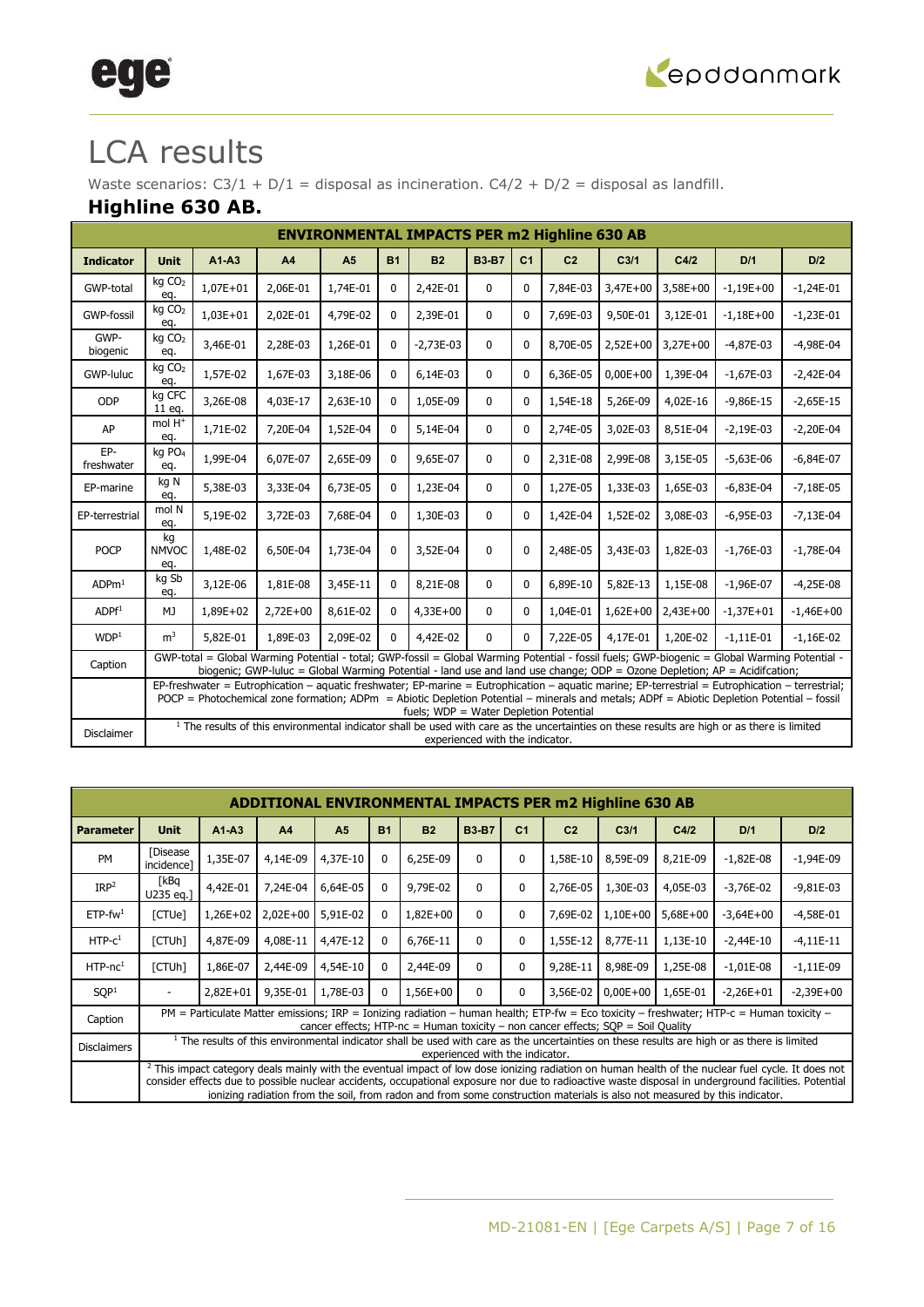

|                  |                     |            |                |                |           | <b>RESOURCE USE PER m2 Highline 630 AB</b> |              |                |                |                  |            |                                                                                                                                                                                                                                                                                                                                                                                                                                                                                                                                                                                                                                                                           |              |
|------------------|---------------------|------------|----------------|----------------|-----------|--------------------------------------------|--------------|----------------|----------------|------------------|------------|---------------------------------------------------------------------------------------------------------------------------------------------------------------------------------------------------------------------------------------------------------------------------------------------------------------------------------------------------------------------------------------------------------------------------------------------------------------------------------------------------------------------------------------------------------------------------------------------------------------------------------------------------------------------------|--------------|
| <b>Parameter</b> | <b>Unit</b>         | $A1-A3$    | A <sub>4</sub> | A <sub>5</sub> | <b>B1</b> | <b>B2</b>                                  | <b>B3-B7</b> | C <sub>1</sub> | C <sub>2</sub> | C <sub>3/1</sub> | C4/2       | D/1                                                                                                                                                                                                                                                                                                                                                                                                                                                                                                                                                                                                                                                                       | D/2          |
| <b>PERE</b>      | [M]                 | 3,59E+01   | 1,57E-01       | 3,87E-04       |           | $1,91E+00$                                 | 0            | 0              | 5,96E-03       | 1,78E-03         | 1,76E-01   | $-1,07E+01$                                                                                                                                                                                                                                                                                                                                                                                                                                                                                                                                                                                                                                                               | $-2,13E+00$  |
| PERM             | [M]                 | $0,00E+00$ | $0,00E+00$     | $0,00E+00$     |           | $0,00E+00$                                 | 0            | 0              | $0,00E+00$     | $0,00E+00$       | $0,00E+00$ | $0,00E+00$                                                                                                                                                                                                                                                                                                                                                                                                                                                                                                                                                                                                                                                                | $0,00E+00$   |
| <b>PERT</b>      | [M]                 | 3,59E+01   | 1,57E-01       | 3,87E-04       |           | $1,91E+00$                                 | 0            | 0              | 5,96E-03       | 1,78E-03         | 1,76E-01   | $-1,07E+01$                                                                                                                                                                                                                                                                                                                                                                                                                                                                                                                                                                                                                                                               | $-2,13E+00$  |
| <b>PENRE</b>     | [M]                 | $1,44E+02$ | $2,73E+00$     | 8,61E-02       |           | $4,33E+00$                                 | 0            | 0              | 1,04E-01       | $1,62E+00$       | $2,43E+00$ | $-1,37E+01$                                                                                                                                                                                                                                                                                                                                                                                                                                                                                                                                                                                                                                                               | $-1,46E+00$  |
| PENRM            | [M]                 | 4,49E+01   | $0,00E+00$     | $0,00E+00$     |           | $0,00E+00$                                 | $\mathbf{0}$ | 0              | $0,00E+00$     | $0,00E+00$       | $0,00E+00$ | $0,00E+00$                                                                                                                                                                                                                                                                                                                                                                                                                                                                                                                                                                                                                                                                | $0,00E+00$   |
| <b>PENRT</b>     | [M]                 | 1,89E+02   | 2,73E+00       | 8,61E-02       |           | $4,33E+00$                                 | 0            | 0              | 1,04E-01       | $1,62E+00$       | $2,43E+00$ | $-1,37E+01$                                                                                                                                                                                                                                                                                                                                                                                                                                                                                                                                                                                                                                                               | $-1,46E+00$  |
| SM               | [kg]                | 4,77E-01   | $0,00E+00$     | $0,00E+00$     |           | $0,00E+00$                                 | $\mathbf{0}$ | 0              | $0,00E+00$     | $0,00E+00$       | $0,00E+00$ | $0,00E+00$                                                                                                                                                                                                                                                                                                                                                                                                                                                                                                                                                                                                                                                                | $0,00E+00$   |
| <b>RSF</b>       | [M]                 | $3,59E+00$ | $0,00E+00$     | $0,00E+00$     |           | $0,00E+00$                                 | 0            | 0              | $0.00E + 00$   | $0.00E + 00$     | $0,00E+00$ | $0,00E + 00$                                                                                                                                                                                                                                                                                                                                                                                                                                                                                                                                                                                                                                                              | $0,00E + 00$ |
| <b>NRSF</b>      | [M]                 | $0,00E+00$ | $0,00E+00$     | $0,00E+00$     |           | $0,00E+00$                                 | 0            | 0              | $0,00E+00$     | $0,00E+00$       | $0,00E+00$ | $0,00E+00$                                                                                                                                                                                                                                                                                                                                                                                                                                                                                                                                                                                                                                                                | $0,00E + 00$ |
| <b>FW</b>        | $\lceil m^3 \rceil$ | 3,09E-02   | 1,79E-04       | 4,86E-04       | 0         | 1,98E-03                                   | 0            | 0              | 6,83E-06       | 9,71E-03         | 3,49E-04   | $-5,25E-03$                                                                                                                                                                                                                                                                                                                                                                                                                                                                                                                                                                                                                                                               | $-9,19E-04$  |
| Caption          |                     |            |                |                |           |                                            |              |                |                |                  |            | PERE = Use of renewable primary energy excluding renewable primary energy resources used as raw materials; PERM = Use of renewable<br>primary energy resources used as raw materials; PERT = Total use of renewable primary energy resources; PENRE = Use of non renewable<br>primary energy excluding non renewable primary energy resources used as raw materials; PENRM = Use of non renewable primary energy<br>resources used as raw materials; PENRT = Total use of non renewable primary energy resources; SM = Use of secondary material; RSF =<br>Use of renewable secondary fuels; $NRSF =$ Use of non renewable secondary fuels; $FW = Net$ use of fresh water |              |

**WASTE CATEGORIES AND OUTPUT FLOWS PER m2 Highline 630 AB Parameter Unit A1-A3 A4 A5 B1 B2 B3-B7 C1 C2 C3/1 C4/2 D/1 D/2** 

| <b>HWD</b>  | [kq] | 3,38E-04 | 1,44E-10 | 2,74E-13 | 7.11E-06 |  | 5,48E-12 | $0,00E+00$          |                      | 4,37E-10 -1,97E-08 | $-2.57E-09$ |
|-------------|------|----------|----------|----------|----------|--|----------|---------------------|----------------------|--------------------|-------------|
| <b>NHWD</b> | [kg] | 1,54E-01 | 4,28E-04 | 8,16E-07 | 3,19E-03 |  |          | $1,63E-05$ 0,00E+00 | $1,69E+00$ -5,11E-02 |                    | $-5.62E-03$ |
| <b>RWD</b>  | [kg] | 1,92E-03 | 4,95E-06 | 4,10E-06 | 5,94E-04 |  | 1,89E-07 | 8,19E-05            | 2,82E-05 -3,36E-04   |                    | $-8,81E-05$ |

| <b>CRU</b> | [kg] | $0.00E + 00$ | $0.00E + 00$ | $0,00E+00$   |          | $0.00E + 00$ | 0      | 0 | $0.00E + 00$ | $0.00E + 00$ | $0.00E + 00$ | $0.00E + 00$                                                                                                                         | $0,00E+00$                                                                                                                    |
|------------|------|--------------|--------------|--------------|----------|--------------|--------|---|--------------|--------------|--------------|--------------------------------------------------------------------------------------------------------------------------------------|-------------------------------------------------------------------------------------------------------------------------------|
| MFR        | [kg] | 2.10E-02     | $0.00E + 00$ | $0.00E + 00$ | 0        | $0,00E+00$   | 0      | 0 | $0.00E + 00$ | $0.00E + 00$ | $0.00E + 00$ | $0.00E + 00$                                                                                                                         | $0,00E+00$                                                                                                                    |
| <b>MER</b> | [kg] | 2,41E-01     | $0.00E + 00$ | 1.16E-01     | $\Omega$ | $0,00E+00$   | 0      | 0 | $0.00E + 00$ | $2.33E+00$   | $0,00E+00$   | $0.00E + 00$                                                                                                                         | $0,00E+00$                                                                                                                    |
| <b>EEE</b> | [MJ] | 1,17E+00     | $0.00E + 00$ | 1,53E-01     | 0        | $0,00E+00$   | 0      | 0 | $0.00E + 00$ | $4.59E + 00$ | 9,79E-01     | $0.00E + 00$                                                                                                                         | $0,00E+00$                                                                                                                    |
| EET        | [MJ] | $4.98E + 00$ | $0.00E + 00$ | 6,53E-01     | $\Omega$ | $0.00E + 00$ | 0      | 0 | $0.00E + 00$ | $1.97E + 01$ | $0.00E + 00$ | $0.00E + 00$                                                                                                                         | $0,00E+00$                                                                                                                    |
| Caption    |      |              |              |              |          |              | Energy |   |              |              |              | re-use; MFR = Materials for recycling; MER = Materials for energy recovery; EEE = Exported Electrical Energy, EET = Exported Thermal | $HWD =$ Hazardous waste disposed; NHWD = Non hazardous waste disposed; RWD = Radioactive waste disposed; CRU = Components for |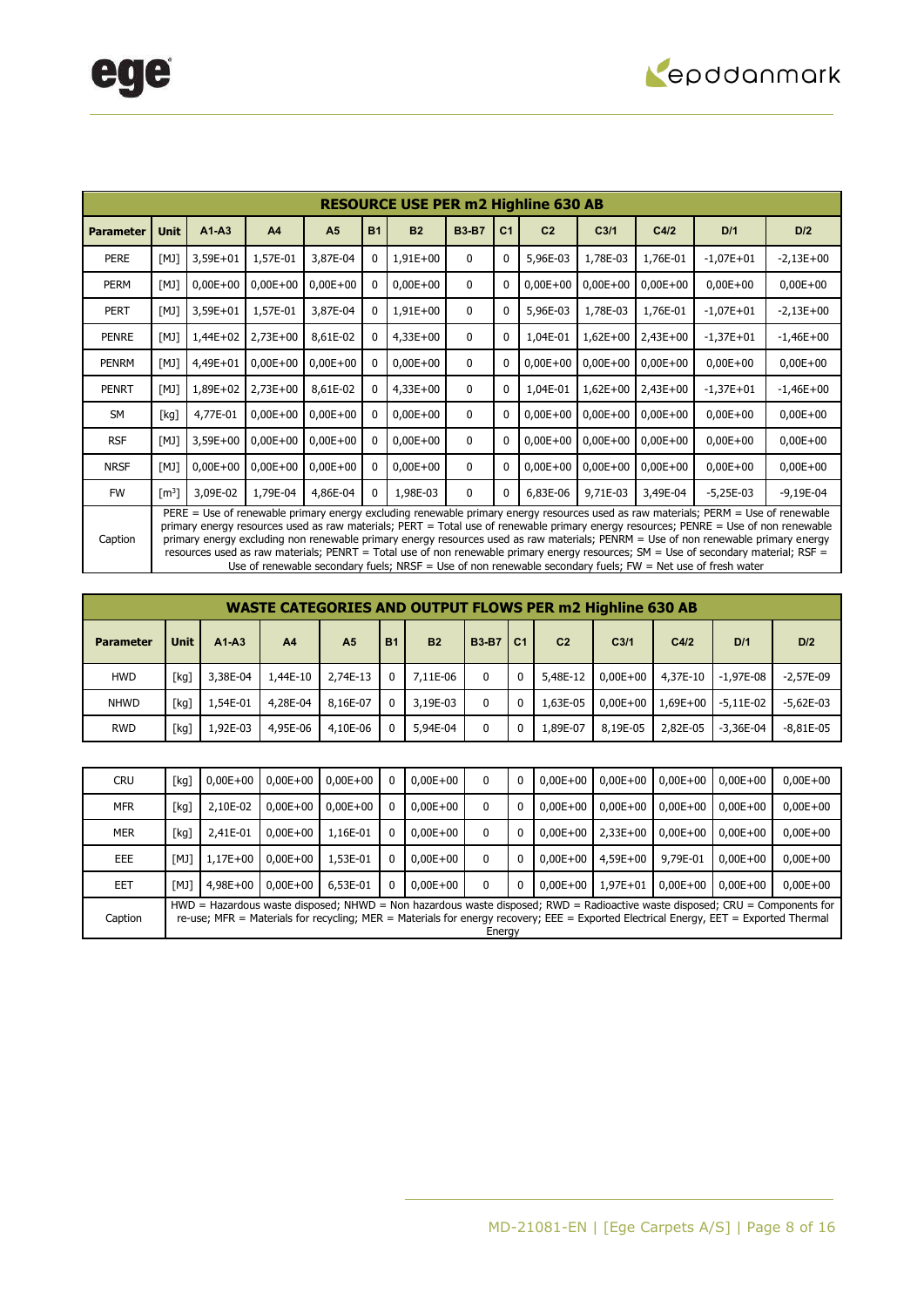

### **Highline 750 AB.**

|                   |                           |            |          |                |              | <b>ENVIRONMENTAL IMPACTS PER m2 Highline 750 AB</b> |                                 |                |                |                  |            |                                                                                                                                                                                                                                                                                                |             |
|-------------------|---------------------------|------------|----------|----------------|--------------|-----------------------------------------------------|---------------------------------|----------------|----------------|------------------|------------|------------------------------------------------------------------------------------------------------------------------------------------------------------------------------------------------------------------------------------------------------------------------------------------------|-------------|
| <b>Indicator</b>  | <b>Unit</b>               | $A1 - A3$  | A4       | A <sub>5</sub> | <b>B1</b>    | <b>B2</b>                                           | <b>B3-B7</b>                    | C <sub>1</sub> | C <sub>2</sub> | C <sub>3/1</sub> | C4/2       | D/1                                                                                                                                                                                                                                                                                            | D/2         |
| GWP-total         | kg CO <sub>2</sub><br>eq. | $1,26E+01$ | 2,18E-01 | 1,84E-01       | $\mathbf{0}$ | 2,42E-01                                            | $\mathbf{0}$                    | $\mathbf{0}$   | 8,30E-03       | $3,68E+00$       | $3,80E+00$ | $-1,26E+00$                                                                                                                                                                                                                                                                                    | $-1,31E-01$ |
| <b>GWP-fossil</b> | kg CO <sub>2</sub><br>eq. | $1,22E+01$ | 2,14E-01 | 5,07E-02       | 0            | 2,39E-01                                            | $\mathbf{0}$                    | $\mathbf{0}$   | 8,14E-03       | $1,01E+00$       | 3,31E-01   | $-1,25E+00$                                                                                                                                                                                                                                                                                    | $-1,30E-01$ |
| GWP-<br>biogenic  | kg CO <sub>2</sub><br>eq. | 3,75E-01   | 2,42E-03 | 1,33E-01       | $\mathbf{0}$ | $-2,73E-03$                                         | $\mathbf{0}$                    | $\Omega$       | 9,21E-05       | $2,67E+00$       | $3,47E+00$ | $-5,16E-03$                                                                                                                                                                                                                                                                                    | $-5,27E-04$ |
| GWP-luluc         | kg CO <sub>2</sub><br>eq. | 1,63E-02   | 1,77E-03 | 3,37E-06       | 0            | 6,14E-03                                            | 0                               | $\mathbf{0}$   | 6,73E-05       | $0,00E + 00$     | 1,48E-04   | $-1,77E-03$                                                                                                                                                                                                                                                                                    | $-2,57E-04$ |
| ODP               | kg CFC<br>11 eg.          | 3,34E-08   | 4,27E-17 | 2,79E-10       | $\mathbf{0}$ | 1,05E-09                                            | 0                               | $\Omega$       | 1,63E-18       | 5,57E-09         | 4,26E-16   | $-1,04E-14$                                                                                                                                                                                                                                                                                    | $-2,80E-15$ |
| AP                | mol H <sup>+</sup><br>eq. | 1,95E-02   | 7,62E-04 | 1,61E-04       | 0            | 5,14E-04                                            | 0                               | $\Omega$       | 2,90E-05       | 3,20E-03         | 9,01E-04   | $-2,31E-03$                                                                                                                                                                                                                                                                                    | $-2,33E-04$ |
| EP-<br>freshwater | kg PO <sub>4</sub><br>eq. | 2,04E-04   | 6,43E-07 | 2,81E-09       | 0            | 9,65E-07                                            | $\mathbf 0$                     | $\mathbf{0}$   | 2,45E-08       | 3,17E-08         | 3,34E-05   | $-5,97E-06$                                                                                                                                                                                                                                                                                    | $-7,24E-07$ |
| EP-marine         | kg N<br>eq.               | 6,18E-03   | 3,53E-04 | 7,12E-05       | $\mathbf{0}$ | 1,23E-04                                            | 0                               | $\Omega$       | 1,34E-05       | 1,41E-03         | 1,75E-03   | $-7,23E-04$                                                                                                                                                                                                                                                                                    | $-7,61E-05$ |
| EP-terrestrial    | mol N<br>eq.              | 5,95E-02   | 3,94E-03 | 8,13E-04       | $\mathbf{0}$ | 1,30E-03                                            | $\mathbf 0$                     | $\Omega$       | 1,50E-04       | 1,61E-02         | 3,26E-03   | $-7,36E-03$                                                                                                                                                                                                                                                                                    | $-7,55E-04$ |
| <b>POCP</b>       | kg<br><b>NMVOC</b><br>eq. | 1,73E-02   | 6,89E-04 | 1,83E-04       | 0            | 3,52E-04                                            | 0                               | $\mathbf{0}$   | 2,62E-05       | 3,63E-03         | 1,92E-03   | $-1,87E-03$                                                                                                                                                                                                                                                                                    | $-1,89E-04$ |
| ADPm <sup>1</sup> | kg Sb<br>eq.              | 3,43E-06   | 1,92E-08 | 3,65E-11       | $\mathbf{0}$ | 8,21E-08                                            | 0                               | $\Omega$       | 7,30E-10       | 6,16E-13         | 1,21E-08   | $-2,07E-07$                                                                                                                                                                                                                                                                                    | $-4,50E-08$ |
| ADPf <sup>1</sup> | MJ                        | 2,28E+02   | 2,88E+00 | 9,12E-02       | $\mathbf{0}$ | $4,33E+00$                                          | $\mathbf{0}$                    | $\Omega$       | 1,10E-01       | $1,71E+00$       | $2,57E+00$ | $-1,45E+01$                                                                                                                                                                                                                                                                                    | $-1,54E+00$ |
| WDP <sup>1</sup>  | m <sup>3</sup>            | 6,02E-01   | 2,01E-03 | 2,21E-02       | 0            | 4,42E-02                                            | $\mathbf{0}$                    | $\Omega$       | 7,65E-05       | 4,42E-01         | 1,27E-02   | $-1,17E-01$                                                                                                                                                                                                                                                                                    | $-1,22E-02$ |
| Caption           |                           |            |          |                |              |                                                     |                                 |                |                |                  |            | GWP-total = Global Warming Potential - total; GWP-fossil = Global Warming Potential - fossil fuels; GWP-biogenic = Global Warming Potential -<br>biogenic; GWP-luluc = Global Warming Potential - land use and land use change; ODP = Ozone Depletion; AP = Acidifcation;                      |             |
|                   |                           |            |          |                |              | fuels; WDP = Water Depletion Potential              |                                 |                |                |                  |            | EP-freshwater = Eutrophication - aquatic freshwater; EP-marine = Eutrophication - aquatic marine; EP-terrestrial = Eutrophication - terrestrial;<br>POCP = Photochemical zone formation; ADPm = Abiotic Depletion Potential - minerals and metals; ADPf = Abiotic Depletion Potential - fossil |             |
| <b>Disclaimer</b> |                           |            |          |                |              |                                                     | experienced with the indicator. |                |                |                  |            | <sup>1</sup> The results of this environmental indicator shall be used with care as the uncertainties on these results are high or as there is limited                                                                                                                                         |             |

|                        |                        |            |                |                |              | <b>ADDITIONAL ENVIRONMENTAL IMPACTS PER m2 Highline 750 AB</b>                     |                                 |                |                |                  |            |                                                                                                                                                                                                                                                                                                                                                                                                                                                    |             |
|------------------------|------------------------|------------|----------------|----------------|--------------|------------------------------------------------------------------------------------|---------------------------------|----------------|----------------|------------------|------------|----------------------------------------------------------------------------------------------------------------------------------------------------------------------------------------------------------------------------------------------------------------------------------------------------------------------------------------------------------------------------------------------------------------------------------------------------|-------------|
| <b>Parameter</b>       | <b>Unit</b>            | $A1-A3$    | A <sub>4</sub> | A <sub>5</sub> | <b>B1</b>    | <b>B2</b>                                                                          | <b>B3-B7</b>                    | C <sub>1</sub> | C <sub>2</sub> | C <sub>3/1</sub> | C4/2       | D/1                                                                                                                                                                                                                                                                                                                                                                                                                                                | D/2         |
| <b>PM</b>              | [Disease<br>incidence] | 1,55E-07   | 4,38E-09       | 4,63E-10       | $\mathbf{0}$ | 6,25E-09                                                                           | $\Omega$                        | 0              | 1,67E-10       | 9,10E-09         | 8,69E-09   | $-1,93E-08$                                                                                                                                                                                                                                                                                                                                                                                                                                        | $-2,06E-09$ |
| IRP <sup>2</sup>       | [kBq<br>U235 eq.]      | 4,99E-01   | 7.67E-04       | 7,04E-05       | $\mathbf{0}$ | 9,79E-02                                                                           | 0                               | 0              | 2,92E-05       | 1,38E-03         | 4,29E-03   | $-3,98E-02$                                                                                                                                                                                                                                                                                                                                                                                                                                        | $-1,04E-02$ |
| $ETP$ -fw <sup>1</sup> | [CTUe]                 | $1,47E+02$ | $2,14E+00$     | 6,26E-02       | $\mathbf{0}$ | $1,82E+00$                                                                         | $\Omega$                        | $\mathbf{0}$   | 8.14E-02       | 1,17E+00         | $6,02E+00$ | $-3,86E+00$                                                                                                                                                                                                                                                                                                                                                                                                                                        | $-4,85E-01$ |
| $HTP-C1$               | [CTUh]                 | 5,37E-09   | 4,32E-11       | 4,73E-12       | $\mathbf{0}$ | 6,76E-11                                                                           | $\Omega$                        | $\mathbf{0}$   | 1,65E-12       | 9,29E-11         | 1,20E-10   | $-2,58E-10$                                                                                                                                                                                                                                                                                                                                                                                                                                        | $-4,35E-11$ |
| $HTP-nc1$              | [CTUh]                 | 2,07E-07   | 2,58E-09       | 4,81E-10       | 0            | 2,44E-09                                                                           | $\Omega$                        | 0              | 9.83E-11       | 9,51E-09         | 1,32E-08   | $-1,07E-08$                                                                                                                                                                                                                                                                                                                                                                                                                                        | $-1,18E-09$ |
| SOP <sup>1</sup>       |                        | 2,97E+01   | 9,90E-01       | 1,89E-03       | $\mathbf{0}$ | 1,56E+00                                                                           | $\Omega$                        | $\mathbf{0}$   | 3,77E-02       | $0,00E+00$       | 1,75E-01   | $-2.39E + 01$                                                                                                                                                                                                                                                                                                                                                                                                                                      | $-2,53E+00$ |
| Caption                |                        |            |                |                |              | cancer effects; HTP-nc = Human toxicity – non cancer effects; $SOP = Soil$ Quality |                                 |                |                |                  |            | PM = Particulate Matter emissions; IRP = Ionizing radiation – human health; ETP-fw = Eco toxicity – freshwater; HTP-c = Human toxicity –                                                                                                                                                                                                                                                                                                           |             |
| <b>Disclaimers</b>     |                        |            |                |                |              |                                                                                    | experienced with the indicator. |                |                |                  |            | <sup>1</sup> The results of this environmental indicator shall be used with care as the uncertainties on these results are high or as there is limited                                                                                                                                                                                                                                                                                             |             |
|                        |                        |            |                |                |              |                                                                                    |                                 |                |                |                  |            | <sup>2</sup> This impact category deals mainly with the eventual impact of low dose ionizing radiation on human health of the nuclear fuel cycle. It does not<br>consider effects due to possible nuclear accidents, occupational exposure nor due to radioactive waste disposal in underground facilities. Potential<br>ionizing radiation from the soil, from radon and from some construction materials is also not measured by this indicator. |             |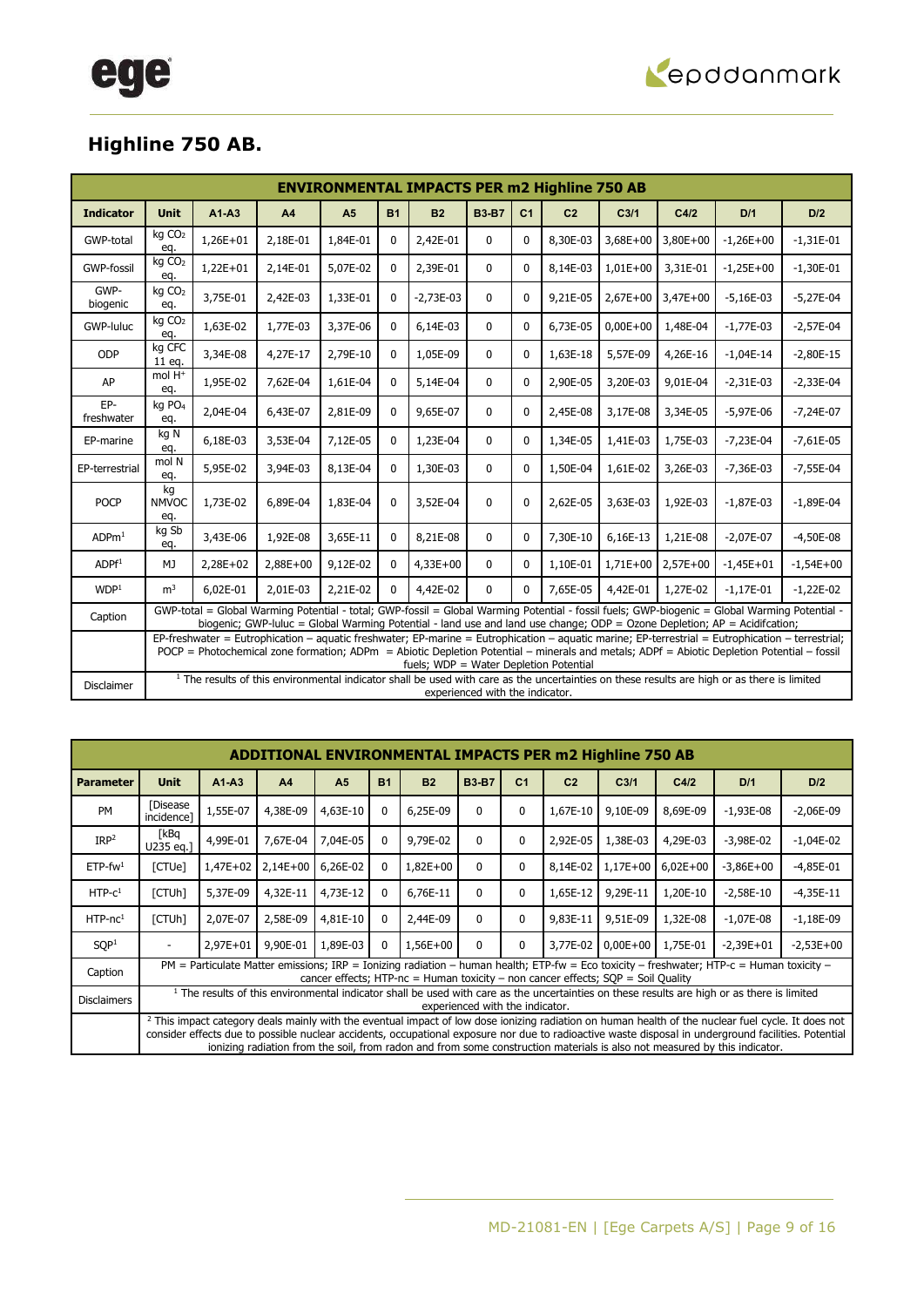

|                  |                     |            |                |                |           | <b>RESOURCE USE PER m2 Highline 750 AB</b> |              |                |                |                  |            |                                                                                                                                                                                                                                                                                                                                                                                                                                                                                                                                                                                                                                                                       |             |
|------------------|---------------------|------------|----------------|----------------|-----------|--------------------------------------------|--------------|----------------|----------------|------------------|------------|-----------------------------------------------------------------------------------------------------------------------------------------------------------------------------------------------------------------------------------------------------------------------------------------------------------------------------------------------------------------------------------------------------------------------------------------------------------------------------------------------------------------------------------------------------------------------------------------------------------------------------------------------------------------------|-------------|
| <b>Parameter</b> | <b>Unit</b>         | $A1 - A3$  | A <sub>4</sub> | A <sub>5</sub> | <b>B1</b> | B2                                         | <b>B3-B7</b> | C <sub>1</sub> | C <sub>2</sub> | C <sub>3/1</sub> | C4/2       | D/1                                                                                                                                                                                                                                                                                                                                                                                                                                                                                                                                                                                                                                                                   | D/2         |
| <b>PERE</b>      | [M]                 | 3,78E+01   | 1,66E-01       | 4,10E-04       |           | 1,91E+00                                   | $\mathbf{0}$ | 0              | 6,31E-03       | 1,88E-03         | 1,87E-01   | $-1,14E+01$                                                                                                                                                                                                                                                                                                                                                                                                                                                                                                                                                                                                                                                           | $-2,26E+00$ |
| PERM             | [M]                 | $0,00E+00$ | $0,00E + 00$   | $0,00E+00$     |           | $0,00E+00$                                 | $\mathbf{0}$ | 0              | $0,00E+00$     | $0,00E+00$       | $0,00E+00$ | $0,00E+00$                                                                                                                                                                                                                                                                                                                                                                                                                                                                                                                                                                                                                                                            | $0,00E+00$  |
| PERT             | [M]                 | 3,78E+01   | 1,66E-01       | 4,10E-04       |           | $1,91E+00$                                 | $\mathbf{0}$ | $\mathbf{0}$   | 6,31E-03       | 1,88E-03         | 1,87E-01   | $-1,14E+01$                                                                                                                                                                                                                                                                                                                                                                                                                                                                                                                                                                                                                                                           | $-2,26E+00$ |
| <b>PENRE</b>     | [M]                 | 1,75E+02   | 2,89E+00       | 9,12E-02       |           | $4,33E+00$                                 | $\mathbf{0}$ | $\mathbf{0}$   | 1,10E-01       | 1,71E+00         | $2,57E+00$ | $-1,45E+01$                                                                                                                                                                                                                                                                                                                                                                                                                                                                                                                                                                                                                                                           | $-1,54E+00$ |
| PENRM            | [M]                 | $5,31E+01$ | $0,00E+00$     | $0,00E+00$     |           | $0,00E+00$                                 | $\mathbf{0}$ | 0              | $0,00E+00$     | $0,00E+00$       | $0,00E+00$ | $0,00E+00$                                                                                                                                                                                                                                                                                                                                                                                                                                                                                                                                                                                                                                                            | $0,00E+00$  |
| <b>PENRT</b>     | [M]                 | 2,28E+02   | 2,89E+00       | 9,12E-02       |           | $4,33E+00$                                 | $\mathbf{0}$ | $\mathbf{0}$   | 1,10E-01       | $1,71E+00$       | $2,57E+00$ | $-1,45E+01$                                                                                                                                                                                                                                                                                                                                                                                                                                                                                                                                                                                                                                                           | $-1,54E+00$ |
| <b>SM</b>        | [kg]                | 3,52E-01   | $0,00E+00$     | $0,00E+00$     |           | $0,00E+00$                                 | $\mathbf{0}$ | 0              | $0,00E + 00$   | $0,00E+00$       | $0,00E+00$ | $0,00E+00$                                                                                                                                                                                                                                                                                                                                                                                                                                                                                                                                                                                                                                                            | $0,00E+00$  |
| <b>RSF</b>       | [M]                 | $3,60E+00$ | $0,00E + 00$   | $0,00E+00$     |           | $0,00E+00$                                 | $\mathbf{0}$ | 0              | $0,00E+00$     | $0,00E+00$       | $0,00E+00$ | $0,00E+00$                                                                                                                                                                                                                                                                                                                                                                                                                                                                                                                                                                                                                                                            | $0,00E+00$  |
| <b>NRSF</b>      | [M]                 | $0,00E+00$ | $0,00E+00$     | $0,00E + 00$   |           | $0,00E+00$                                 | $\mathbf{0}$ | 0              | $0,00E + 00$   | $0,00E+00$       | $0,00E+00$ | $0,00E+00$                                                                                                                                                                                                                                                                                                                                                                                                                                                                                                                                                                                                                                                            | $0,00E+00$  |
| <b>FW</b>        | $\lceil m^3 \rceil$ | 3,43E-02   | 1,90E-04       | 5,15E-04       | 0         | 1,98E-03                                   | $\mathbf{0}$ | 0              | 7,23E-06       | 1,03E-02         | 3,69E-04   | $-5,56E-03$                                                                                                                                                                                                                                                                                                                                                                                                                                                                                                                                                                                                                                                           | $-9,74E-04$ |
| Caption          |                     |            |                |                |           |                                            |              |                |                |                  |            | PERE = Use of renewable primary energy excluding renewable primary energy resources used as raw materials; PERM = Use of renewable<br>primary energy resources used as raw materials; PERT = Total use of renewable primary energy resources; PENRE = Use of non renewable<br>primary energy excluding non renewable primary energy resources used as raw materials; PENRM = Use of non renewable primary energy<br>resources used as raw materials; PENRT = Total use of non renewable primary energy resources; SM = Use of secondary material; RSF =<br>Use of renewable secondary fuels; NRSF = Use of non renewable secondary fuels; FW = Net use of fresh water |             |

|                  |             |          |                |                |           |                |              |          |                | <b>WASTE CATEGORIES AND OUTPUT FLOWS PER m2 Highline 750 AB</b> |          |             |               |
|------------------|-------------|----------|----------------|----------------|-----------|----------------|--------------|----------|----------------|-----------------------------------------------------------------|----------|-------------|---------------|
| <b>Parameter</b> | <b>Unit</b> | $A1-A3$  | A <sub>4</sub> | A <sub>5</sub> | <b>B1</b> | B <sub>2</sub> | <b>B3-B7</b> | l C1     | C <sub>2</sub> | C <sub>3/1</sub>                                                | C4/2     | D/1         | D/2           |
| <b>HWD</b>       | [kg]        | 3,39E-04 | 1,52E-10       | 2,90E-13       | 0         | 7,11E-06       | $\mathbf{0}$ | 0        | 5,80E-12       | $0.00E + 00$                                                    | 4,63E-10 | $-2.09E-08$ | $-2.72E-09$   |
| <b>NHWD</b>      | [kg]        | 1,55E-01 | 4,54E-04       | 8,64E-07       | $\Omega$  | 3,19E-03       | $\mathbf{0}$ | $\Omega$ | 1,73E-05       | $0.00E + 00$                                                    | 1,79E+00 | $-5.41E-02$ | $-5.95E-03$   |
| <b>RWD</b>       | [kg]        | 2.33E-03 | 5,24E-06       | 4,35E-06       | $\Omega$  | 5,94E-04       | 0            | $\Omega$ | 2,00E-07       | 8,67E-05                                                        | 2,99E-05 | $-3.56E-04$ | $-9.33E - 05$ |

| <b>CRU</b> | [kg]                                                                                                                                                                                                                                                                            | $0,00E+00$   | $0,00E+00$   | $0.00E + 00$ | 0            | $0.00E + 00$ | 0            | 0            | $0.00E + 00$ | $0.00E + 00$ | $0.00E + 00$ | $0.00E + 00$ | $0,00E+00$   |
|------------|---------------------------------------------------------------------------------------------------------------------------------------------------------------------------------------------------------------------------------------------------------------------------------|--------------|--------------|--------------|--------------|--------------|--------------|--------------|--------------|--------------|--------------|--------------|--------------|
| <b>MFR</b> | [kg]                                                                                                                                                                                                                                                                            | 2,22E-02     | $0.00E + 00$ | $0.00E + 00$ | 0            | $0.00E + 00$ | 0            | 0            | $0.00E + 00$ | $0.00E + 00$ | $0.00E + 00$ | $0.00E + 00$ | $0,00E+00$   |
| <b>MER</b> | [kg]                                                                                                                                                                                                                                                                            | 2,55E-01     | $0.00E + 00$ | 1,23E-01     | $\mathbf{0}$ | $0.00E + 00$ | 0            | $\mathbf{0}$ | $0.00E + 00$ | $2.46E + 00$ | $0.00E + 00$ | $0.00E + 00$ | $0,00E+00$   |
| EEE        | [MJ]                                                                                                                                                                                                                                                                            | $1.24E + 00$ | $0.00E + 00$ | 1,82E-01     | $\mathbf{0}$ | $0,00E+00$   | $\mathbf{0}$ | 0            | $0.00E + 00$ | $5,81E+00$   | $1.04E + 00$ | $0.00E + 00$ | $0,00E+00$   |
| <b>EET</b> | [MJ]                                                                                                                                                                                                                                                                            | $5.27E + 00$ | $0,00E+00$   | 7.76E-01     | $\mathbf{0}$ | $0,00E+00$   | $\mathbf{0}$ | $\mathbf{0}$ | $0.00E + 00$ | $2.48E + 01$ | $0.00E + 00$ | $0.00E + 00$ | $0.00E + 00$ |
| Caption    | $HWD =$ Hazardous waste disposed; NHWD = Non hazardous waste disposed; RWD = Radioactive waste disposed; CRU = Components for<br>re-use; MFR = Materials for recycling; MER = Materials for energy recovery; EEE = Exported Electrical Energy, EET = Exported Thermal<br>Energy |              |              |              |              |              |              |              |              |              |              |              |              |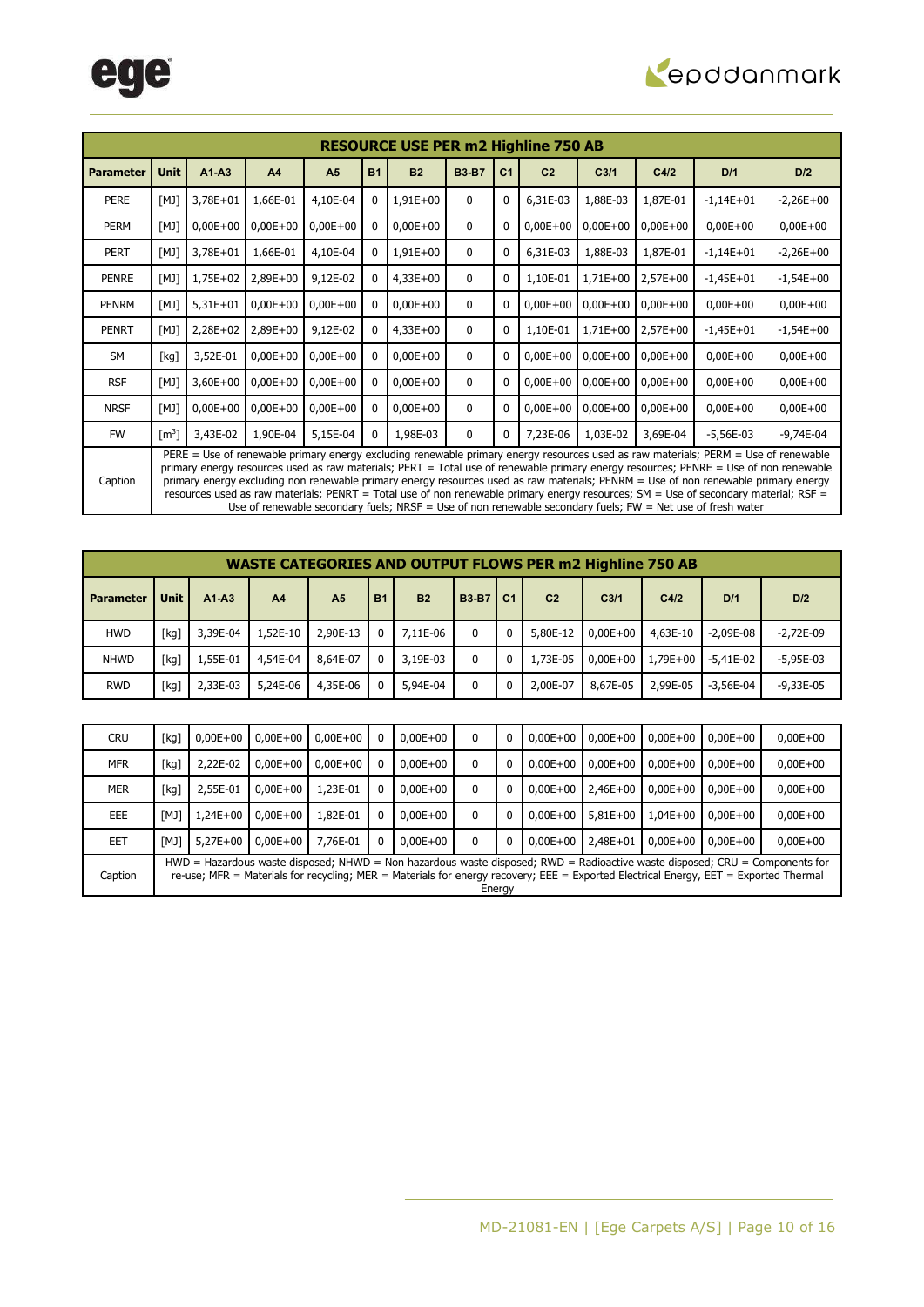

### **Highline 910 AB.**

|                   | <b>ENVIRONMENTAL IMPACTS PER m2 Highline 910 AB</b>                                                                                                                                                                                                                                                                                      |            |          |                |              |             |                                 |                |                |                  |            |                                                                                                                                                        |             |
|-------------------|------------------------------------------------------------------------------------------------------------------------------------------------------------------------------------------------------------------------------------------------------------------------------------------------------------------------------------------|------------|----------|----------------|--------------|-------------|---------------------------------|----------------|----------------|------------------|------------|--------------------------------------------------------------------------------------------------------------------------------------------------------|-------------|
| <b>Indicator</b>  | <b>Unit</b>                                                                                                                                                                                                                                                                                                                              | $A1-A3$    | A4       | A <sub>5</sub> | <b>B1</b>    | <b>B2</b>   | <b>B3-B7</b>                    | C <sub>1</sub> | C <sub>2</sub> | C <sub>3/1</sub> | C4/2       | D/1                                                                                                                                                    | D/2         |
| GWP-total         | kg CO <sub>2</sub><br>eq.                                                                                                                                                                                                                                                                                                                | 1,46E+01   | 2,32E-01 | 1,96E-01       | $\mathbf{0}$ | 2,42E-01    | $\mathbf{0}$                    | $\mathbf{0}$   | 8,85E-03       | $3,92E+00$       | $4,05E+00$ | $-1,34E+00$                                                                                                                                            | $-1,40E-01$ |
| <b>GWP-fossil</b> | kg CO <sub>2</sub><br>eq.                                                                                                                                                                                                                                                                                                                | $1,41E+01$ | 2,28E-01 | 5,41E-02       | 0            | 2,39E-01    | $\mathbf{0}$                    | $\mathbf{0}$   | 8,68E-03       | $1,07E+00$       | 3,53E-01   | $-1,33E+00$                                                                                                                                            | $-1,39E-01$ |
| GWP-<br>biogenic  | kg CO <sub>2</sub><br>eq.                                                                                                                                                                                                                                                                                                                | 4,05E-01   | 2,58E-03 | 1,42E-01       | $\mathbf{0}$ | $-2,73E-03$ | $\mathbf{0}$                    | $\Omega$       | 9,82E-05       | $2,85E+00$       | 3,70E+00   | $-5,50E-03$                                                                                                                                            | $-5,62E-04$ |
| GWP-luluc         | kg CO <sub>2</sub><br>eq.                                                                                                                                                                                                                                                                                                                | 1,71E-02   | 1,88E-03 | 3,59E-06       | 0            | 6,14E-03    | 0                               | $\Omega$       | 7,18E-05       | $0,00E + 00$     | 1,57E-04   | $-1,88E-03$                                                                                                                                            | $-2,74E-04$ |
| ODP               | kg CFC<br>11 eg.                                                                                                                                                                                                                                                                                                                         | 3,45E-08   | 4,55E-17 | 2,97E-10       | $\mathbf{0}$ | 1,05E-09    | 0                               | $\Omega$       | 1,73E-18       | 5,94E-09         | 4,54E-16   | $-1,11E-14$                                                                                                                                            | $-2,99E-15$ |
| AP                | mol H <sup>+</sup><br>eq.                                                                                                                                                                                                                                                                                                                | 2,18E-02   | 8,13E-04 | 1,72E-04       | 0            | 5,14E-04    | 0                               | $\Omega$       | 3,10E-05       | 3,41E-03         | 9,61E-04   | $-2,47E-03$                                                                                                                                            | $-2,49E-04$ |
| EP-<br>freshwater | kg PO <sub>4</sub><br>eq.                                                                                                                                                                                                                                                                                                                | 2,08E-04   | 6,85E-07 | 3,00E-09       | 0            | 9,65E-07    | $\mathbf 0$                     | $\mathbf{0}$   | 2,61E-08       | 3,38E-08         | 3,56E-05   | $-6,36E-06$                                                                                                                                            | $-7,72E-07$ |
| EP-marine         | kg N<br>eq.                                                                                                                                                                                                                                                                                                                              | 7,01E-03   | 3,76E-04 | 7,60E-05       | $\mathbf{0}$ | 1,23E-04    | 0                               | $\mathbf{0}$   | 1,43E-05       | 1,50E-03         | 1,86E-03   | $-7,71E-04$                                                                                                                                            | $-8,11E-05$ |
| EP-terrestrial    | mol N<br>eq.                                                                                                                                                                                                                                                                                                                             | 6,69E-02   | 4,20E-03 | 8,67E-04       | 0            | 1,30E-03    | $\mathbf 0$                     | $\Omega$       | 1,60E-04       | 1,72E-02         | 3,47E-03   | $-7,85E-03$                                                                                                                                            | $-8,05E-04$ |
| <b>POCP</b>       | kg<br><b>NMVOC</b><br>eq.                                                                                                                                                                                                                                                                                                                | 1,95E-02   | 7,34E-04 | 1,95E-04       | $\mathbf 0$  | 3,52E-04    | $\mathbf 0$                     | $\mathbf{0}$   | 2,80E-05       | 3,87E-03         | 2,05E-03   | $-1,99E-03$                                                                                                                                            | $-2,01E-04$ |
| ADPm <sup>1</sup> | kg Sb<br>eq.                                                                                                                                                                                                                                                                                                                             | 3,76E-06   | 2,04E-08 | 3,90E-11       | $\mathbf{0}$ | 8,21E-08    | 0                               | $\Omega$       | 7,79E-10       | 6,57E-13         | 1,30E-08   | $-2,21E-07$                                                                                                                                            | $-4,80E-08$ |
| ADPf <sup>1</sup> | MJ                                                                                                                                                                                                                                                                                                                                       | $2,62E+02$ | 3,07E+00 | 9,72E-02       | $\mathbf{0}$ | $4,33E+00$  | $\mathbf{0}$                    | $\Omega$       | 1,17E-01       | $1,83E+00$       | $2,74E+00$ | $-1,54E+01$                                                                                                                                            | $-1,64E+00$ |
| WDP <sup>1</sup>  | m <sup>3</sup>                                                                                                                                                                                                                                                                                                                           | 5,35E-01   | 2,14E-03 | 2,36E-02       | 0            | 4,42E-02    | $\mathbf{0}$                    | $\Omega$       | 8,15E-05       | 4,71E-01         | 1,35E-02   | $-1,25E-01$                                                                                                                                            | $-1,31E-02$ |
| Caption           | GWP-total = Global Warming Potential - total; GWP-fossil = Global Warming Potential - fossil fuels; GWP-biogenic = Global Warming Potential -<br>biogenic; GWP-luluc = Global Warming Potential - land use and land use change; ODP = Ozone Depletion; AP = Acidifcation;                                                                |            |          |                |              |             |                                 |                |                |                  |            |                                                                                                                                                        |             |
|                   | EP-freshwater = Eutrophication - aquatic freshwater; EP-marine = Eutrophication - aquatic marine; EP-terrestrial = Eutrophication - terrestrial;<br>POCP = Photochemical zone formation; ADPm = Abiotic Depletion Potential - minerals and metals; ADPf = Abiotic Depletion Potential - fossil<br>fuels; WDP = Water Depletion Potential |            |          |                |              |             |                                 |                |                |                  |            |                                                                                                                                                        |             |
| <b>Disclaimer</b> |                                                                                                                                                                                                                                                                                                                                          |            |          |                |              |             | experienced with the indicator. |                |                |                  |            | <sup>1</sup> The results of this environmental indicator shall be used with care as the uncertainties on these results are high or as there is limited |             |

|                        | <b>ADDITIONAL ENVIRONMENTAL IMPACTS PER m2 Highline 910 AB</b>                                                                                                                            |                                                                                                                                                                                                                                                                                                                                                                                                                                                    |                |                |           |            |              |                |                |                  |            |             |             |
|------------------------|-------------------------------------------------------------------------------------------------------------------------------------------------------------------------------------------|----------------------------------------------------------------------------------------------------------------------------------------------------------------------------------------------------------------------------------------------------------------------------------------------------------------------------------------------------------------------------------------------------------------------------------------------------|----------------|----------------|-----------|------------|--------------|----------------|----------------|------------------|------------|-------------|-------------|
| <b>Parameter</b>       | <b>Unit</b>                                                                                                                                                                               | $A1-A3$                                                                                                                                                                                                                                                                                                                                                                                                                                            | A <sub>4</sub> | A <sub>5</sub> | <b>B1</b> | <b>B2</b>  | <b>B3-B7</b> | C <sub>1</sub> | C <sub>2</sub> | C <sub>3/1</sub> | C4/2       | D/1         | D/2         |
| <b>PM</b>              | [Disease]<br>incidence]                                                                                                                                                                   | 1,69E-07                                                                                                                                                                                                                                                                                                                                                                                                                                           | 4,67E-09       | 4,94E-10       | 0         | 6,25E-09   | $\Omega$     | 0              | 1,78E-10       | 9,70E-09         | 9,27E-09   | $-2,06E-08$ | $-2,19E-09$ |
| IRP <sup>2</sup>       | [kBq<br>U235 eg.1                                                                                                                                                                         | 5,19E-01                                                                                                                                                                                                                                                                                                                                                                                                                                           | 8.18E-04       | 7,50E-05       | 0         | 9,79E-02   | 0            | 0              | 3,12E-05       | 1,47E-03         | 4,57E-03   | $-4,24E-02$ | $-1,11E-02$ |
| $ETP$ -fw <sup>1</sup> | [CTUe]                                                                                                                                                                                    | 1,66E+02                                                                                                                                                                                                                                                                                                                                                                                                                                           | 2,28E+00       | 6,67E-02       | 0         | $1,82E+00$ | $\Omega$     | $\mathbf{0}$   | 8,68E-02       | $1,25E+00$       | $6,42E+00$ | $-4,12E+00$ | $-5,17E-01$ |
| $HTP-C1$               | [CTUh]                                                                                                                                                                                    | 5,90E-09                                                                                                                                                                                                                                                                                                                                                                                                                                           | 4,61E-11       | 5,04E-12       | 0         | 6,76E-11   | $\Omega$     | $\mathbf{0}$   | 1,76E-12       | 9,91E-11         | 1,28E-10   | $-2,75E-10$ | $-4,64E-11$ |
| $HTP-nc1$              | [CTUh]                                                                                                                                                                                    | 2,33E-07                                                                                                                                                                                                                                                                                                                                                                                                                                           | 2,75E-09       | 5,12E-10       | 0         | 2,44E-09   | $\Omega$     | 0              | 1,05E-10       | 1,01E-08         | 1,41E-08   | $-1,14E-08$ | $-1,25E-09$ |
| SOP <sup>1</sup>       |                                                                                                                                                                                           | $3,12E+01$                                                                                                                                                                                                                                                                                                                                                                                                                                         | 1,06E+00       | 2,01E-03       | 0         | 1,56E+00   | $\mathbf{0}$ | $\mathbf{0}$   | 4.02E-02       | $0,00E+00$       | 1,87E-01   | $-2.55E+01$ | $-2,70E+00$ |
| Caption                |                                                                                                                                                                                           | PM = Particulate Matter emissions; IRP = Ionizing radiation – human health; ETP-fw = Eco toxicity – freshwater; HTP-c = Human toxicity –<br>cancer effects; HTP-nc = Human toxicity – non cancer effects; $SOP = Soil$ Quality                                                                                                                                                                                                                     |                |                |           |            |              |                |                |                  |            |             |             |
| <b>Disclaimers</b>     | <sup>1</sup> The results of this environmental indicator shall be used with care as the uncertainties on these results are high or as there is limited<br>experienced with the indicator. |                                                                                                                                                                                                                                                                                                                                                                                                                                                    |                |                |           |            |              |                |                |                  |            |             |             |
|                        |                                                                                                                                                                                           | <sup>2</sup> This impact category deals mainly with the eventual impact of low dose ionizing radiation on human health of the nuclear fuel cycle. It does not<br>consider effects due to possible nuclear accidents, occupational exposure nor due to radioactive waste disposal in underground facilities. Potential<br>ionizing radiation from the soil, from radon and from some construction materials is also not measured by this indicator. |                |                |           |            |              |                |                |                  |            |             |             |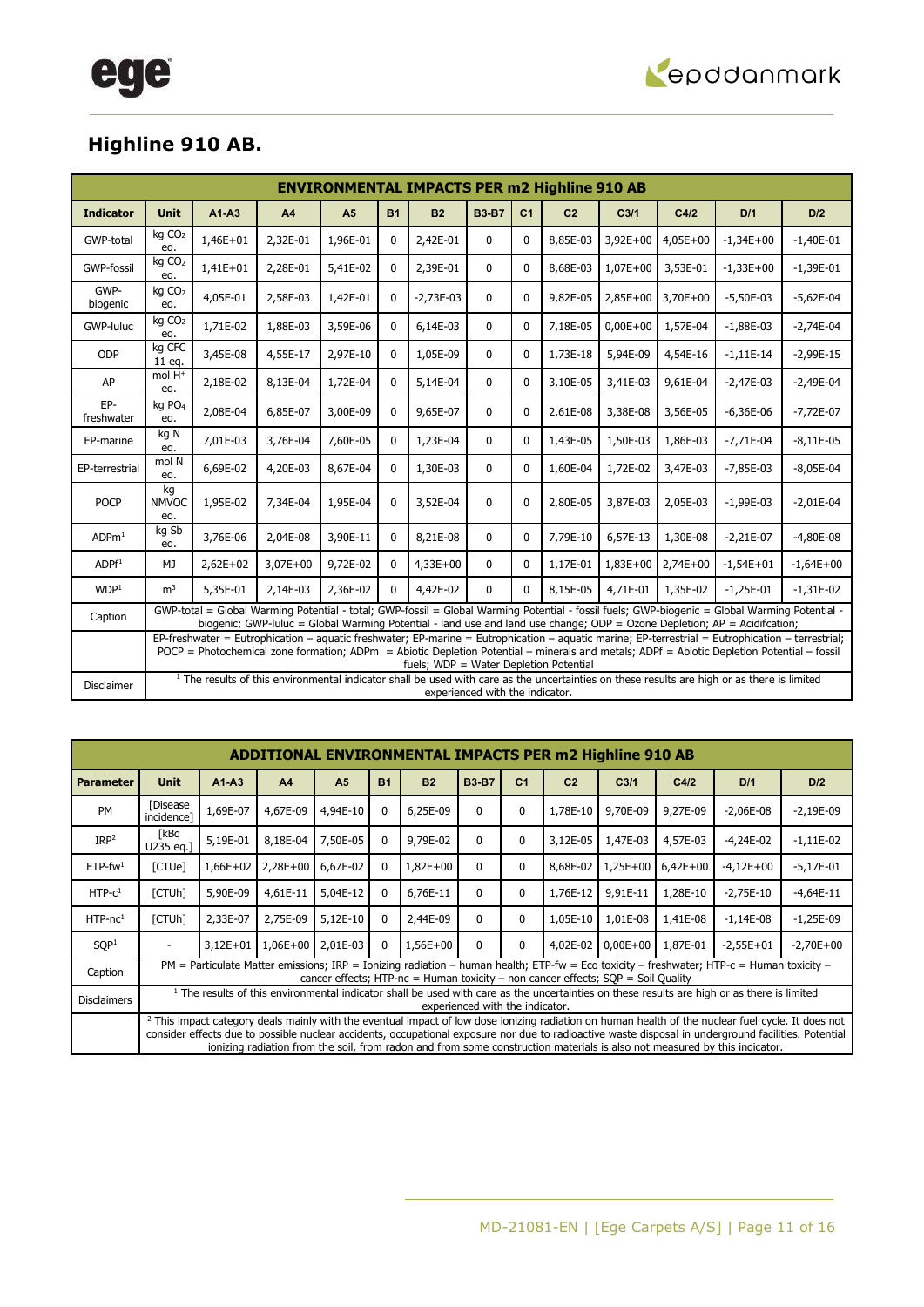

|                  | <b>RESOURCE USE PER m2 Highline 910 AB</b>                                                                                                                                                                                                                                                                                                                                                                                                                                                                                                                                                                                                                                  |            |            |                |           |              |              |                |                |                  |            |              |             |
|------------------|-----------------------------------------------------------------------------------------------------------------------------------------------------------------------------------------------------------------------------------------------------------------------------------------------------------------------------------------------------------------------------------------------------------------------------------------------------------------------------------------------------------------------------------------------------------------------------------------------------------------------------------------------------------------------------|------------|------------|----------------|-----------|--------------|--------------|----------------|----------------|------------------|------------|--------------|-------------|
| <b>Parameter</b> | <b>Unit</b>                                                                                                                                                                                                                                                                                                                                                                                                                                                                                                                                                                                                                                                                 | $A1-A3$    | A4         | A <sub>5</sub> | <b>B1</b> | B2           | <b>B3-B7</b> | C <sub>1</sub> | C <sub>2</sub> | C <sub>3/1</sub> | C4/2       | D/1          | D/2         |
| <b>PERE</b>      | [M]                                                                                                                                                                                                                                                                                                                                                                                                                                                                                                                                                                                                                                                                         | 3,94E+01   | 1,77E-01   | 4,37E-04       |           | 1,91E+00     | $\mathbf{0}$ | 0              | 6,73E-03       | 2,01E-03         | 1,99E-01   | $-1,21E+01$  | $-2,41E+00$ |
| <b>PERM</b>      | [M]                                                                                                                                                                                                                                                                                                                                                                                                                                                                                                                                                                                                                                                                         | $0,00E+00$ | $0,00E+00$ | $0,00E+00$     |           | $0,00E + 00$ | $\mathbf{0}$ | 0              | $0,00E+00$     | $0,00E+00$       | $0,00E+00$ | $0,00E + 00$ | $0,00E+00$  |
| <b>PERT</b>      | [MJ]                                                                                                                                                                                                                                                                                                                                                                                                                                                                                                                                                                                                                                                                        | 3,94E+01   | 1,77E-01   | 4,37E-04       |           | 1,91E+00     | 0            | $\mathbf{0}$   | 6,73E-03       | 2,01E-03         | 1,99E-01   | $-1,21E+01$  | $-2,41E+00$ |
| PENRE            | [M]                                                                                                                                                                                                                                                                                                                                                                                                                                                                                                                                                                                                                                                                         | $2,03E+02$ | $3,08E+00$ | 9,73E-02       |           | $4,33E+00$   | $\mathbf{0}$ | 0              | 1,17E-01       | $1,83E+00$       | $2,75E+00$ | $-1,54E+01$  | $-1,64E+00$ |
| <b>PENRM</b>     | [M]                                                                                                                                                                                                                                                                                                                                                                                                                                                                                                                                                                                                                                                                         | $5,90E+01$ | $0,00E+00$ | $0,00E+00$     |           | $0,00E + 00$ | 0            | 0              | $0,00E+00$     | $0,00E+00$       | $0,00E+00$ | $0,00E+00$   | $0,00E+00$  |
| PENRT            | [M]                                                                                                                                                                                                                                                                                                                                                                                                                                                                                                                                                                                                                                                                         | $2,62E+02$ | $3,08E+00$ | 9,73E-02       |           | $4,33E+00$   | $\mathbf{0}$ | 0              | 1,17E-01       | $1,83E+00$       | 2,75E+00   | $-1,54E+01$  | $-1,64E+00$ |
| <b>SM</b>        | [kg]                                                                                                                                                                                                                                                                                                                                                                                                                                                                                                                                                                                                                                                                        | 3,53E-01   | $0,00E+00$ | $0,00E+00$     |           | $0,00E+00$   | $\mathbf{0}$ | 0              | $0,00E + 00$   | $0,00E+00$       | $0,00E+00$ | $0,00E+00$   | $0,00E+00$  |
| <b>RSF</b>       | [M]                                                                                                                                                                                                                                                                                                                                                                                                                                                                                                                                                                                                                                                                         | $3,61E+00$ | $0,00E+00$ | $0,00E+00$     |           | $0,00E+00$   | $\mathbf{0}$ | 0              | $0,00E+00$     | $0,00E+00$       | $0,00E+00$ | $0,00E+00$   | $0,00E+00$  |
| <b>NRSF</b>      | [M]                                                                                                                                                                                                                                                                                                                                                                                                                                                                                                                                                                                                                                                                         | $0,00E+00$ | $0,00E+00$ | $0,00E + 00$   |           | $0,00E+00$   | $\mathbf{0}$ | 0              | $0,00E + 00$   | $0,00E+00$       | $0,00E+00$ | $0,00E+00$   | $0,00E+00$  |
| <b>FW</b>        | $\lceil m^3 \rceil$                                                                                                                                                                                                                                                                                                                                                                                                                                                                                                                                                                                                                                                         | 3,63E-02   | 2,02E-04   | 5,49E-04       | 0         | 1,98E-03     | $\mathbf 0$  | 0              | 7,71E-06       | 1,10E-02         | 3,94E-04   | $-5,93E-03$  | $-1,04E-03$ |
| Caption          | PERE = Use of renewable primary energy excluding renewable primary energy resources used as raw materials; PERM = Use of renewable<br>primary energy resources used as raw materials; PERT = Total use of renewable primary energy resources; PENRE = Use of non renewable<br>primary energy excluding non renewable primary energy resources used as raw materials; PENRM = Use of non renewable primary energy<br>resources used as raw materials; PENRT = Total use of non renewable primary energy resources; $SM = Use$ of secondary material; RSF =<br>Use of renewable secondary fuels; $NRSF =$ Use of non renewable secondary fuels; $FW = Net$ use of fresh water |            |            |                |           |              |              |                |                |                  |            |              |             |

|                  | <b>WASTE CATEGORIES AND OUTPUT FLOWS PER m2 Highline 910 AB</b> |          |                |                |           |                |              |                |                |                  |              |             |               |
|------------------|-----------------------------------------------------------------|----------|----------------|----------------|-----------|----------------|--------------|----------------|----------------|------------------|--------------|-------------|---------------|
| <b>Parameter</b> | <b>Unit</b>                                                     | $A1-A3$  | A <sub>4</sub> | A <sub>5</sub> | <b>B1</b> | B <sub>2</sub> | <b>B3-B7</b> | C <sub>1</sub> | C <sub>2</sub> | C <sub>3/1</sub> | C4/2         | D/1         | D/2           |
| <b>HWD</b>       | [kg]                                                            | 3,40E-04 | 1.62E-10       | 3,09E-13       |           | 7.11E-06       | 0            | 0              | 6.19E-12       | $0.00E + 00$     | 4,94E-10     | $-2.23E-08$ | $-2.91E-09$   |
| <b>NHWD</b>      | [kg]                                                            | 1.67E-01 | 4,84E-04       | 9,21E-07       | 0         | 3,19E-03       | 0            | $\mathbf{0}$   | 1,84E-05       | $0.00E + 00$     | $1.90E + 00$ | $-5.77E-02$ | $-6,34E-03$   |
| <b>RWD</b>       | [kg]                                                            | 2,53E-03 | 5,59E-06       | 4,63E-06       |           | 5,94E-04       | 0            |                | 2.13E-07       | 9,25E-05         | 3,19E-05     | $-3.79E-04$ | $-9.94E - 05$ |

| <b>CRU</b> | [kg] | $0.00E + 00$ | $0,00E+00$   | $0,00E+00$   | 0            | $0,00E+00$   | 0            | 0 | $0.00E + 00$ | $0,00E+00$   | $0.00E + 00$ | $0.00E + 00$                                                                                                                         | $0,00E+00$                                                                                                                    |
|------------|------|--------------|--------------|--------------|--------------|--------------|--------------|---|--------------|--------------|--------------|--------------------------------------------------------------------------------------------------------------------------------------|-------------------------------------------------------------------------------------------------------------------------------|
| <b>MFR</b> | [kg] | 2,37E-02     | $0.00E + 00$ | $0.00E + 00$ | 0            | $0,00E+00$   | 0            | 0 | $0.00E + 00$ | $0.00E + 00$ | $0.00E + 00$ | $0.00E + 00$                                                                                                                         | $0,00E+00$                                                                                                                    |
| <b>MER</b> | [kg] | 2.72E-01     | $0.00E + 00$ | 1,31E-01     | 0            | $0,00E+00$   | 0            | 0 | $0.00E + 00$ | $2.63E + 00$ | $0.00E + 00$ | $0.00E + 00$                                                                                                                         | $0,00E+00$                                                                                                                    |
| EEE.       | [MJ] | L.32E+00     | $0.00E + 00$ | 2,21E-01     | 0            | $0,00E+00$   | 0            | 0 | $0.00E + 00$ | $6.69E + 00$ | $1.11E + 00$ | $0.00E + 00$                                                                                                                         | $0,00E+00$                                                                                                                    |
| EET        | [MJ] | $5.62E + 00$ | $0.00E + 00$ | 9,41E-01     | $\mathbf{0}$ | $0.00E + 00$ | $\mathbf{0}$ | 0 | $0.00E + 00$ | $2.86E + 01$ | $0.00E + 00$ | $0.00E + 00$                                                                                                                         | $0,00E+00$                                                                                                                    |
| Caption    |      |              |              |              |              |              | Energy       |   |              |              |              | re-use; MFR = Materials for recycling; MER = Materials for energy recovery; EEE = Exported Electrical Energy, EET = Exported Thermal | $HWD =$ Hazardous waste disposed; NHWD = Non hazardous waste disposed; RWD = Radioactive waste disposed; CRU = Components for |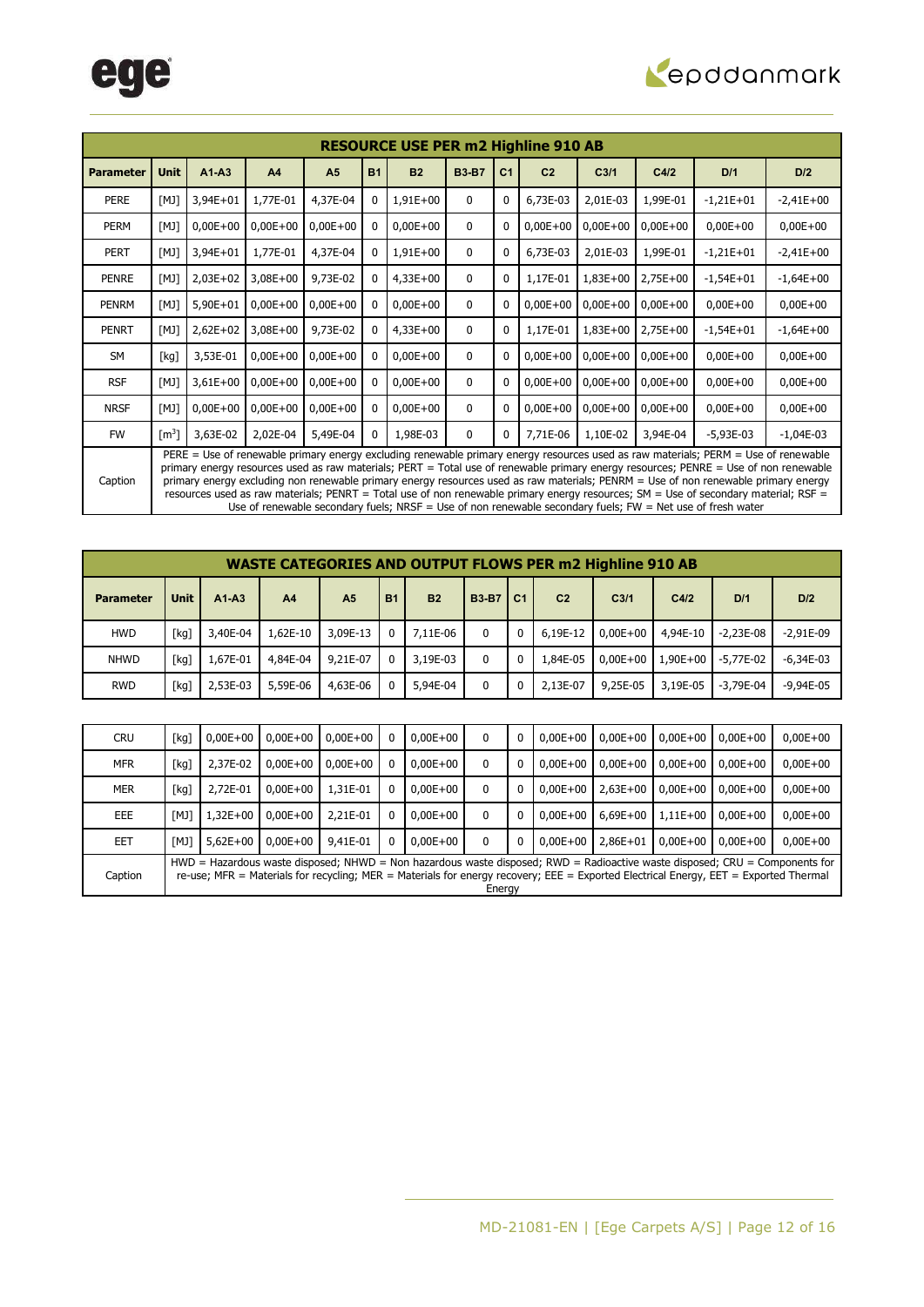## Additional information

**Technical information on scenarios** 

### **Transport to the building site (A4)**

| Scenario information                        | Value                                                                    | <b>Unit</b>       |
|---------------------------------------------|--------------------------------------------------------------------------|-------------------|
| Fuel type                                   | <b>Diesel</b>                                                            |                   |
| Vehicle type                                | GLO: Truck, Euro 5, 20 - 26t<br>gross weight / 17.3t payload<br>capacity |                   |
| Transport distance                          | 1000                                                                     | km                |
| Capacity utilisation (including empty runs) | 55%                                                                      | $\frac{0}{0}$     |
| Gross density of products transported       | 500                                                                      | kg/m <sup>3</sup> |
| Capacity utilisation volume factor          |                                                                          |                   |

### **Installation of the product in the building (A5)**

| Scenario information                   | Value           | <b>Unit</b>    |
|----------------------------------------|-----------------|----------------|
| Ancillary materials                    |                 | kg             |
| Water use                              |                 | m <sup>3</sup> |
| Other resource use                     |                 | kg             |
| Energy type and consumption            |                 | kWh            |
| Waste materials (5%)                   | $0,116 - 0,131$ | kg             |
| Output materials (installed carpet)    | $2,33 - 2,63$   | kg             |
| Direct emissions to air, soil or water |                 | kq             |

### **Reference service life**

| <b>RSL</b> information        | <b>Unit</b>                                                |
|-------------------------------|------------------------------------------------------------|
| Reference service Life        | Minimum 10 Years                                           |
| Declared product properties   |                                                            |
| Design application parameters |                                                            |
| Assumed quality of work       | Information for all topics can be found on the             |
| Outdoor environment           | following website, by entering the product<br>information: |
| Indoor environment            | https://www.eqecarpets.com/carpets                         |
| Usage conditions              |                                                            |
| Maintenance                   |                                                            |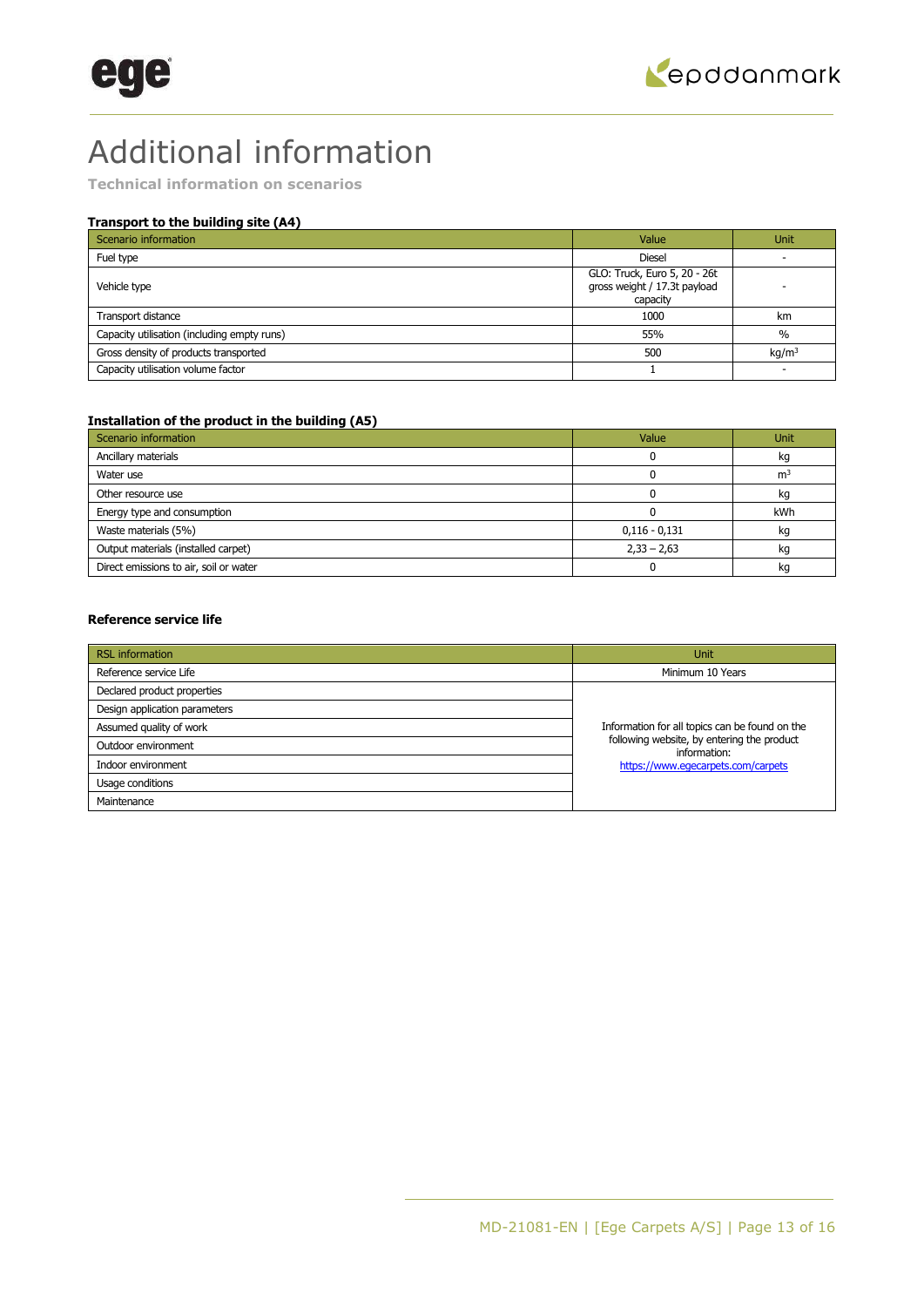



### **Use (B1-B7)**

| Scenario information                                    | Value                      | <b>Unit</b>    |
|---------------------------------------------------------|----------------------------|----------------|
| <b>B2 - Maintenance</b>                                 |                            |                |
| Maintenance process                                     | Vacuuming and wet cleaning |                |
| Maintenance cycle (Vacuum cleaning)                     | 252                        | /year          |
| Maintenance cycle (Wet cleaning)                        | 1,5                        | /year          |
| Ancillary materials for maintenance, cleaning agent     | 6,53E-03                   | kg/cycle       |
| Waste materials resulting from maintenance (wastewater) | 2,39E-04                   | m <sup>3</sup> |
| Net fresh water consumption during maintenance          | 2.93E-04                   | m <sup>3</sup> |
| Energy input during maintenance                         | 5,61E-01                   | kWh            |

### **End of life (C1-C4)**

| Scenario information                 | Value                                                                                                               | <b>Unit</b>    |
|--------------------------------------|---------------------------------------------------------------------------------------------------------------------|----------------|
| Collected separately                 |                                                                                                                     | kg             |
| Collected with mixed waste           | $2,33 - 2,63$                                                                                                       | kg             |
| For reuse                            |                                                                                                                     | kg             |
| For recycling                        |                                                                                                                     | kg             |
| For energy recovery - Scenario 1     | $2,33 - 2,63$                                                                                                       | kg             |
| For final disposal - Scenario 2      | $2,33 - 2,63$                                                                                                       | kg             |
| Assumptions for scenario development | Assumed to be either 100%<br>incineration or 100% landfill,<br>depending on national waste<br>management scenarios. | As appropriate |

### **Re-use, recovery and recycling potential from installation waste, A5 (D)**

| Scenario information/Materiel | Value           | Unit |
|-------------------------------|-----------------|------|
| Exported electrical energy    | $0,207 - 0,234$ | MJ   |
| Exported thermal energy       | $0,615 - 0,695$ | MJ   |

### **End-of-Life scenario 1 – Incineration: Re-use, recovery and recycling potential (D/1)**

| Scenario information/Materiel | Value         | Unit |
|-------------------------------|---------------|------|
| Exported electrical energy    | $4,14 - 4,68$ | MJ   |
| Exported thermal energy       | $12,3 - 13,9$ | MJ   |

### **End-of-Life scenario 2 – Landfill: Re-use, recovery and recycling potential during use (D/2)**

| Scenario information/Materiel | Value          | Unit |
|-------------------------------|----------------|------|
| Exported electrical energy    | $0,979 - 1,11$ | MJ   |
| Exported thermal energy       |                | MJ   |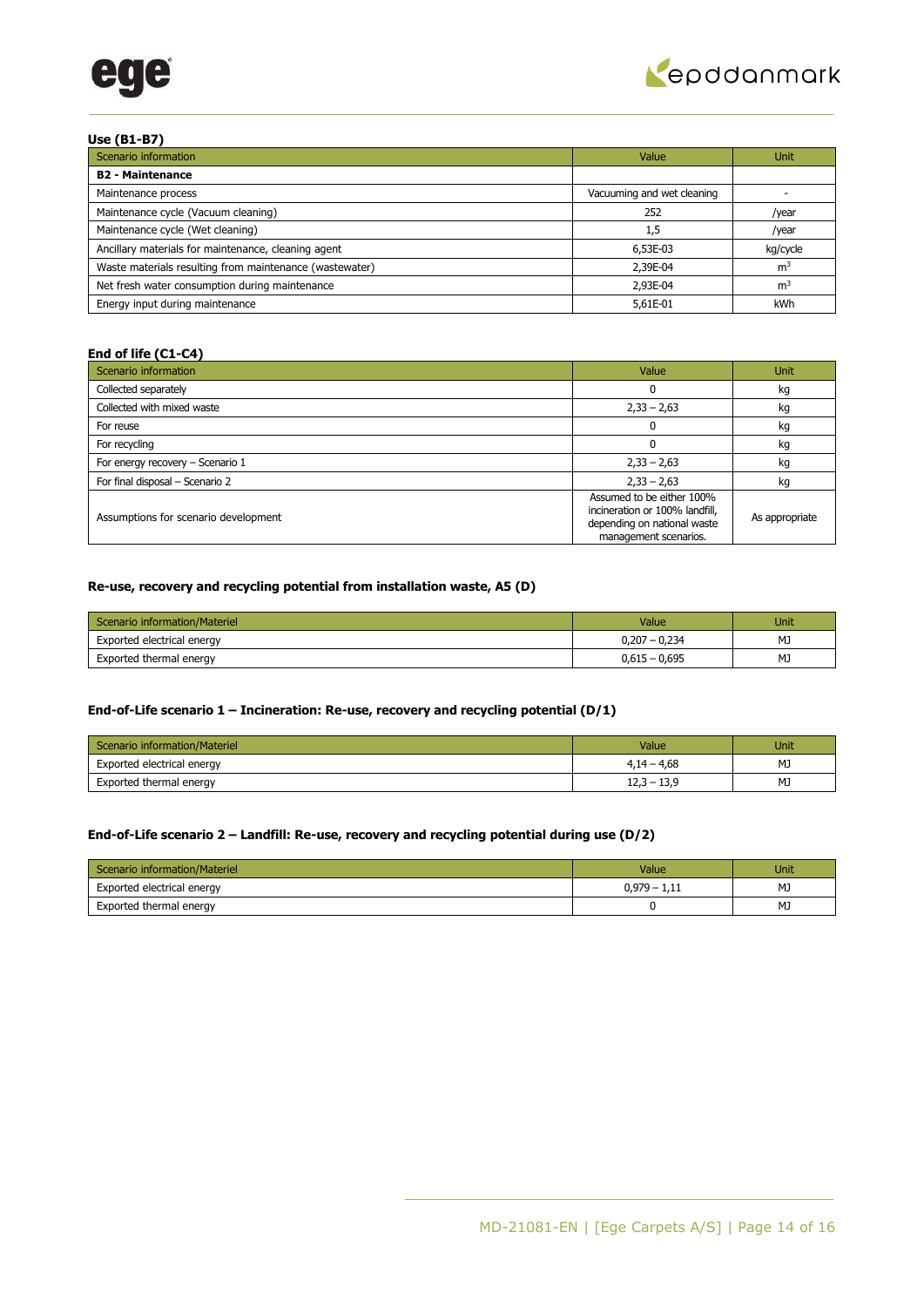



### **Indoor air**

*There is information on Safety & Environment for the emissions of the products covered in this EPD to the indoor climate. The certificates are of the following types, depending on the chosen carpet/carpet tile: Green Label Plus, METS, Indoor Air Comfort, and ABG.* 

*The certificates are available at the following link, by choosing a carpet and selecting the matching quality and backing, after which the certificates are presented:* 

*[www.egecarpets.com/carpets](http://www.egecarpets.com/carpets)* 

### **Soil and water**

*The EPD does not give information on release of dangerous substances to soil and water because the horizontal standards on measurement of release of regulated dangerous substances from construction products using harmonised test methods according to the provisions of the respective technical committees for European product standards are not available.*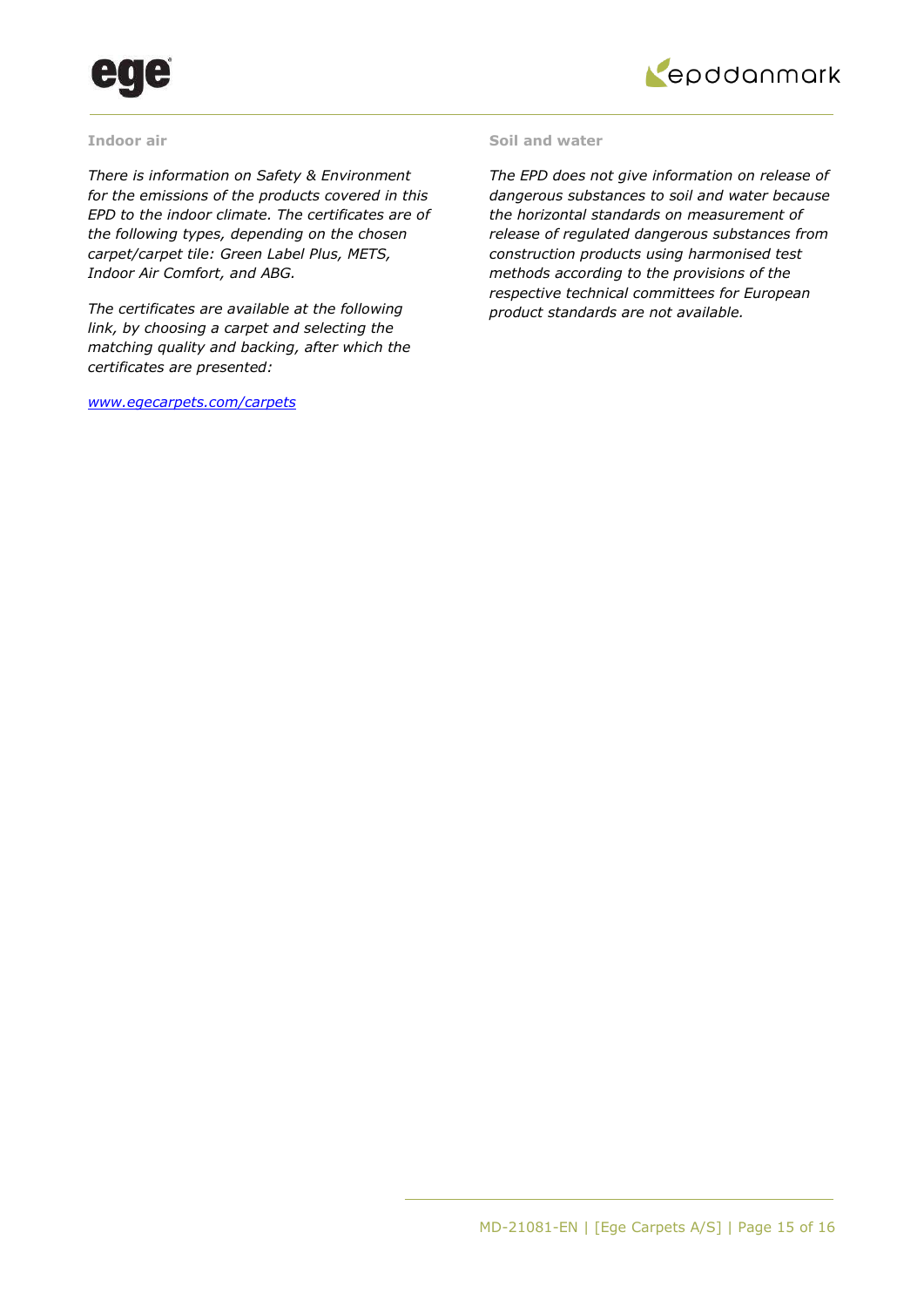

## References

| <b>Publisher</b>               | epddanmark<br>www.epddanmark.dk                                                                                      |
|--------------------------------|----------------------------------------------------------------------------------------------------------------------|
| <b>Programme operator</b>      | Danish Technological Institute<br>Buildings & Environment<br>Gregersensvej<br>DK-2630 Taastrup<br>www.teknologisk.dk |
| <b>LCA-practitioner</b>        | Danish Technological Institute<br>Buildings & Environment<br>Gregersensvej<br>DK-2630 Taastrup<br>www.teknologisk.dk |
| LCA software /background data  | Thinkstep GaBi 10.5 2021, incl. databases<br>www.gabi.sphera.com<br>Ecoinvent 3.6<br>www.ecoinvent.org               |
| 3 <sup>rd</sup> party verifier | Linda Høibye<br>Life Cycle Assessment Consulting<br>Hoeibye@gmail.com                                                |

### **General programme instructions**

Version 2.0 [www.epddanmark.dk](http://www.epddanmark.dk/)

### **EN 15804**

DS/EN 15804 + A2:2019 - "Sustainability of construction works – Environmental

product declarations – Core rules for the product category of construction products"

### **EN 16810**

DS/EN 16810:2017 – " Resilient, textile and laminate floor coverings – Environmental product declarations – Product category rules"

### **EN 15942**

DS/EN 15942:2011 - " Sustainability of construction works - Environmental product declarations -Communication format business-to-business"

### **ISO 14025**

DS/EN ISO 14025:2010 – " Environmental labels and declarations – Type III environmental declarations – Principles and procedures"

### **ISO 14040**

DS/EN ISO 14040:2008 – " Environmental management – Life cycle assessment – Principles and framework"

### **ISO 14044**

DS/EN ISO 14044:2008 – " Environmental management – Life cycle assessment – Requirements and guidelines"

### **Ege Carpets Sustainability Report 2019/2020**

<https://www.egecarpets.com/csr-catalogues>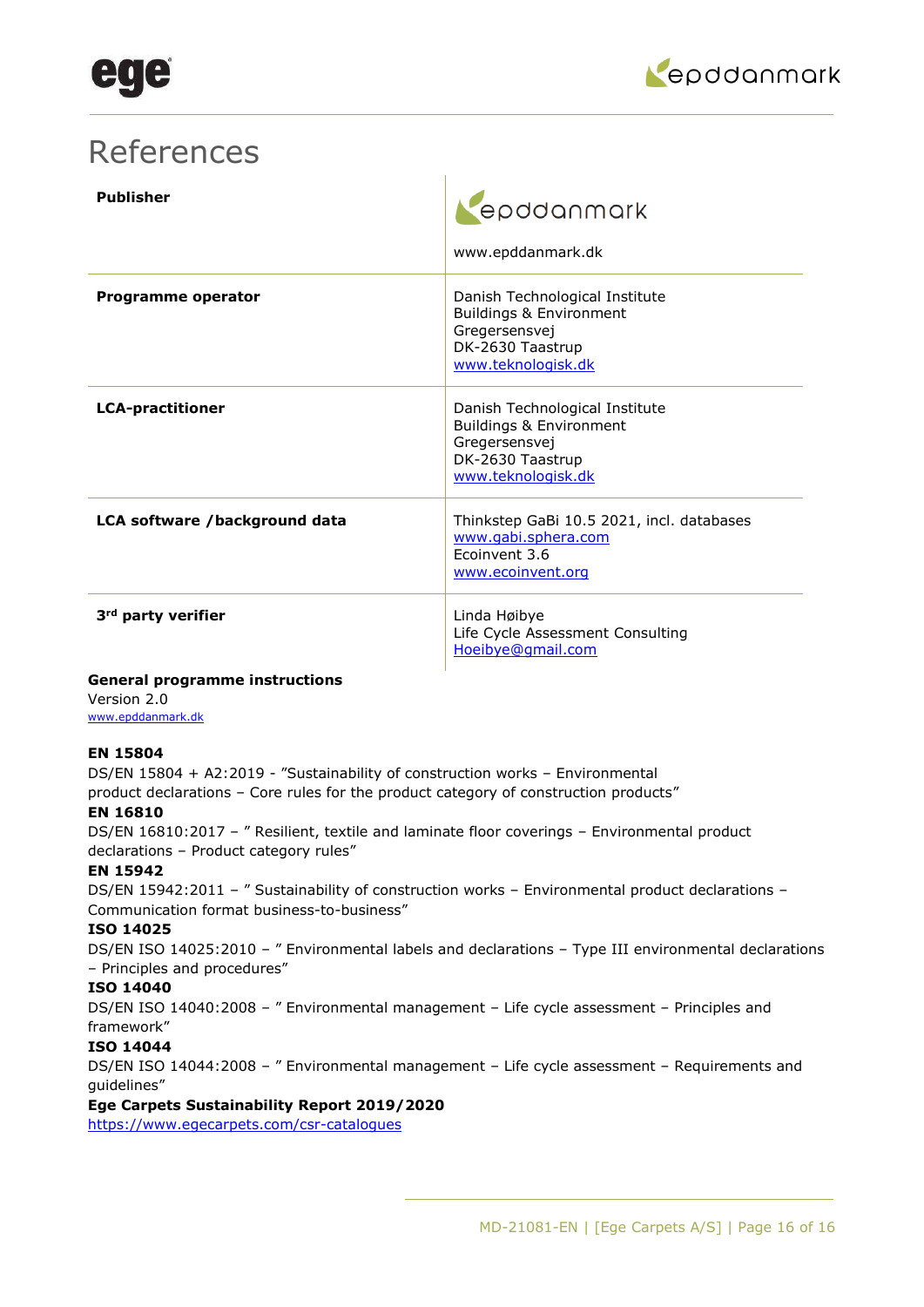

LCA Results acc. EN15804+A1:2013

Appendix for MD-21081-EN Valid to: 23-03-2027



This appendix refers to the EPD >MD-21081-EN<, developed according to EN15804+A2:2019. Results in the appendix communicates LCA results in the format described in EN15804+A1:2013, in order to accommodate a need in the transition period between the two standard revisions. The appendix cannot stand alone, as the reference EPD describes the basis of the assessment.

|                  | <b>ENVIRONMENTAL IMPACTS PER m2 Highline 80/20 630 AB</b>                                                                                                                                                                                                                           |           |                            |                            |             |                                          |              |                |                |      |      |                                                        |                                                        |  |
|------------------|-------------------------------------------------------------------------------------------------------------------------------------------------------------------------------------------------------------------------------------------------------------------------------------|-----------|----------------------------|----------------------------|-------------|------------------------------------------|--------------|----------------|----------------|------|------|--------------------------------------------------------|--------------------------------------------------------|--|
| <b>Parameter</b> | <b>Unit</b>                                                                                                                                                                                                                                                                         | $A1 - A3$ | A <sub>4</sub>             | A <sub>5</sub>             | <b>B1</b>   | <b>B2</b>                                | <b>B3-B7</b> | C <sub>1</sub> | C <sub>2</sub> | C3/1 | C4/2 | D/1                                                    | D/2                                                    |  |
| GWP              | [kg $CO2$ -<br>eq.                                                                                                                                                                                                                                                                  |           | 1.05E+01 2.00E-01          | 1.74E-01                   | $\mathbf 0$ | 2.30E-01                                 | $\Omega$     | 0              |                |      |      |                                                        | 7,63E-03 3,47E+00 2,66E+00 -1,16E+00 -1,21E-01         |  |
| ODP              | [kg CFC11-<br>eq.                                                                                                                                                                                                                                                                   |           |                            | 3,10E-08 5,38E-17 3,37E-10 | $\Omega$    | 1,40E-09                                 | $\Omega$     | 0              |                |      |      |                                                        | 2,05E-18   6,75E-09   5,36E-16   -1,31E-14   -3,53E-15 |  |
| AP               | $\lceil$ kg SO <sub>2</sub> -<br>eq.                                                                                                                                                                                                                                                |           | 1,33E-02 4,96E-04          | 1.06E-04                   | 0           | 4,12E-04                                 | $\Omega$     | $\Omega$       |                |      |      |                                                        | 1,89E-05   2,09E-03   6,50E-04   -1,68E-03   -1,69E-04 |  |
| EP               | [kg $PO43-$<br>eq.                                                                                                                                                                                                                                                                  |           | 2.89E-03 1.20E-04 2.37E-05 |                            | 0           | 6.23E-05                                 | $\Omega$     | $\Omega$       |                |      |      |                                                        | 4.57E-06   4.69E-04   3.90E-03   -3.10E-04   -3.36E-05 |  |
| <b>POCP</b>      | [kg ethene-1,41E-03 -1,78E-04   5,73E-06 '<br>eq.                                                                                                                                                                                                                                   |           |                            |                            | $\Omega$    | 4.60E-05                                 | $\Omega$     | $\Omega$       |                |      |      | -6.77E-06 1.21E-04 6.58E-04 -1.82E-04 -1.77E-05        |                                                        |  |
| <b>ADPE</b>      | [kg Sb-eg.] 2,99E-06  1,81E-08  -5,72E-08                                                                                                                                                                                                                                           |           |                            |                            | 0           | 8.57E-08                                 | $\Omega$     | 0              |                |      |      |                                                        | 6,91E-10 -1,15E-06 1,16E-08 -1,98E-07 -4,30E-08        |  |
| <b>ADPF</b>      | <b>TKM</b>                                                                                                                                                                                                                                                                          |           | 1,84E+02 2,69E+00 7,05E-02 |                            | $\Omega$    | $2.81E + 00$                             | $\Omega$     | $\Omega$       |                |      |      | 1,03E-01   1,31E+00   2,35E+00   -1,26E+01   -1,22E+00 |                                                        |  |
| Caption          | $GWP = Global$ warming potential; ODP = Ozone depletion potential; $AP =$ Acidification potential of soil and water; $EP =$ Eutrophication<br>potential; POCP = Photochemical ozone creation potential; ADPE = Abiotic depletion potential for non fossil resources; ADPF = Abiotic |           |                            |                            |             | depletion potential for fossil resources |              |                |                |      |      |                                                        |                                                        |  |

|                  | RESOURCE USE PER m2 Highline 80/20 630 AB                                                                                                                                                                                                                                                                                                                                                                                                                                                                                                                                                                                                                                  |            |                            |                                      |              |            |              |                |                |              |              |              |             |
|------------------|----------------------------------------------------------------------------------------------------------------------------------------------------------------------------------------------------------------------------------------------------------------------------------------------------------------------------------------------------------------------------------------------------------------------------------------------------------------------------------------------------------------------------------------------------------------------------------------------------------------------------------------------------------------------------|------------|----------------------------|--------------------------------------|--------------|------------|--------------|----------------|----------------|--------------|--------------|--------------|-------------|
| <b>Parameter</b> | Unit                                                                                                                                                                                                                                                                                                                                                                                                                                                                                                                                                                                                                                                                       | $A1 - A3$  | A <sub>4</sub>             | <b>A5</b>                            | <b>B1</b>    | <b>B2</b>  | <b>B3-B7</b> | C <sub>1</sub> | C <sub>2</sub> | C3/1         | C4/2         | D/1          | D/2         |
| PERE             | [MJ]                                                                                                                                                                                                                                                                                                                                                                                                                                                                                                                                                                                                                                                                       | $3,59E+01$ | 1,57E-01                   | 3,87E-04                             | 0            | $1,91E+00$ | $\mathbf{0}$ | 0              | 5,96E-03       | 1,78E-03     | 1,76E-01     | $-1,07E+01$  | $-2,13E+00$ |
| <b>PERM</b>      | [MJ]                                                                                                                                                                                                                                                                                                                                                                                                                                                                                                                                                                                                                                                                       |            |                            | $0,00E+00$ 0,00E+00 0,00E+00         | $\mathbf{0}$ | $0,00E+00$ | $\mathbf{0}$ | 0              | $0,00E+00$     | $0,00E+00$   | $0,00E+00$   | $0,00E+00$   | $0,00E+00$  |
| <b>PERT</b>      | [MJ]                                                                                                                                                                                                                                                                                                                                                                                                                                                                                                                                                                                                                                                                       | $3,59E+01$ | 1,57E-01                   | 3,87E-04                             | 0            | $1,91E+00$ | 0            | 0              | 5,96E-03       | 1,78E-03     | 1,76E-01     | $-1,07E+01$  | $-2,13E+00$ |
| <b>PENRE</b>     | [MJ]                                                                                                                                                                                                                                                                                                                                                                                                                                                                                                                                                                                                                                                                       |            | $1,44E+02$   2,73E+00      | 8,61E-02                             | 0            | $4,33E+00$ | 0            | 0              | 1,04E-01       | $1,62E+00$   | 2,43E+00     | $-1,37E+01$  | $-1,46E+00$ |
| <b>PENRM</b>     | [MJ]                                                                                                                                                                                                                                                                                                                                                                                                                                                                                                                                                                                                                                                                       |            |                            | 4,49E+01   0,00E+00   0,00E+00       | 0            | $0,00E+00$ | 0            | 0              | $0.00E + 00$   | $0.00E + 00$ | $0.00E + 00$ | $0.00E + 00$ | $0,00E+00$  |
| <b>PENRT</b>     | [MJ]                                                                                                                                                                                                                                                                                                                                                                                                                                                                                                                                                                                                                                                                       |            | 1,89E+02 2,73E+00 8,61E-02 |                                      | $\mathbf{0}$ | $4,33E+00$ | $\mathbf{0}$ | 0              | 1,04E-01       | $1,62E+00$   | 2,43E+00     | $-1,37E+01$  | $-1,46E+00$ |
| <b>SM</b>        | [kg]                                                                                                                                                                                                                                                                                                                                                                                                                                                                                                                                                                                                                                                                       |            |                            | 4,77E-01 0,00E+00 0,00E+00           | $\mathbf{0}$ | $0,00E+00$ | $\mathbf{0}$ | 0              | $0.00E + 00$   | $0,00E+00$   | $0,00E+00$   | $0,00E+00$   | $0,00E+00$  |
| <b>RSF</b>       | [MJ]                                                                                                                                                                                                                                                                                                                                                                                                                                                                                                                                                                                                                                                                       |            |                            | 3,59E+00   0,00E+00   0,00E+00       | $\mathbf{0}$ | $0,00E+00$ | $\mathbf{0}$ | 0              | $0.00E + 00$   | $0.00E + 00$ | $0.00E + 00$ | $0,00E+00$   | $0,00E+00$  |
| <b>NRSF</b>      | [MJ]                                                                                                                                                                                                                                                                                                                                                                                                                                                                                                                                                                                                                                                                       |            |                            | $0,00E+00$   $0,00E+00$   $0,00E+00$ | $\mathbf{0}$ | $0,00E+00$ | $\mathbf{0}$ | 0              | $0.00E + 00$   | $0.00E + 00$ | $0.00E + 00$ | $0.00E + 00$ | $0,00E+00$  |
| <b>FW</b>        | $\lceil m^3 \rceil$                                                                                                                                                                                                                                                                                                                                                                                                                                                                                                                                                                                                                                                        | 3,09E-02   | 1,79E-04                   | 4,86E-04                             | $\mathbf{0}$ | 1,98E-03   | 0            | $\mathbf{0}$   | 6,83E-06       | 9,71E-03     | 3,49E-04     | $-5,25E-03$  | $-9,19E-04$ |
| Caption          | PERE = Use of renewable primary energy excluding renewable primary energy resources used as raw materials; PERM = Use of<br>renewable primary energy resources used as raw materials; PERT = Total use of renewable primary energy resources; PENRE =<br>Use of non renewable primary energy excluding non renewable primary energy resources used as raw materials; PENRM = Use<br>of non renewable primary energy resources used as raw materials; PENRT = Total use of non renewable primary energy<br>resources; SM = Use of secondary material; RSF = Use of renewable secondary fuels; NRSF = Use of non renewable secondary<br>fuels; $FW = Use of net fresh water$ |            |                            |                                      |              |            |              |                |                |              |              |              |             |

|                      |      |                | <b>WASTE CATEGORIES AND OUTPUT FLOWS PER m2 Highline 80/20 630 AB</b> |           |           |              |    |                |                  |      |     |                                                        |
|----------------------|------|----------------|-----------------------------------------------------------------------|-----------|-----------|--------------|----|----------------|------------------|------|-----|--------------------------------------------------------|
| Parameter Unit A1-A3 |      | A <sub>4</sub> | <b>A5</b>                                                             | <b>B1</b> | <b>B2</b> | <b>B3-B7</b> | C1 | C <sub>2</sub> | C <sub>3/1</sub> | C4/2 | D/1 | D/2                                                    |
| <b>HWD</b>           |      |                | [kg] 3,38E-04   1,44E-10   2,74E-13                                   |           | 7.11E-06  | $\mathbf{0}$ |    |                |                  |      |     | 5,48E-12   0,00E+00   4,37E-10   -1,97E-08   -2,57E-09 |
| <b>NHWD</b>          | [ka] |                | $1,54E-01$ 4,28E-04 8,16E-07                                          |           | 3,19E-03  | $\Omega$     |    |                |                  |      |     | 1,63E-05   0,00E+00   1,69E+00   -5,11E-02   -5,62E-03 |
| <b>RWD</b>           |      |                | [kg]   1,92E-03   4,95E-06   4,10E-06                                 |           | 5,94E-04  | $\Omega$     |    |                |                  |      |     | 1,89E-07   8,19E-05   2,82E-05   -3,36E-04   -8,81E-05 |

| <b>CRU</b> |                                                                                                                              |  |                                       | [kg] 0,00E+00 0,00E+00 0,00E+00 |  | $0.00E + 00$ | $\Omega$     |  |  |  |  |  | 0,00E+00   0,00E+00   0,00E+00   0,00E+00   0,00E+00 |
|------------|------------------------------------------------------------------------------------------------------------------------------|--|---------------------------------------|---------------------------------|--|--------------|--------------|--|--|--|--|--|------------------------------------------------------|
| <b>MFR</b> | [ka]                                                                                                                         |  |                                       | 2,10E-02 0,00E+00 0,00E+00      |  | $0.00E + 00$ | 0            |  |  |  |  |  | 0,00E+00 0,00E+00 0,00E+00 0,00E+00 0,00E+00         |
| <b>MER</b> | [ka]                                                                                                                         |  | 2,41E-01 0,00E+00 1,16E-01            |                                 |  | $0.00E + 00$ | 0            |  |  |  |  |  | 0,00E+00 2,33E+00 0,00E+00 0,00E+00 0,00E+00         |
| EEE.       |                                                                                                                              |  | [MJ]   1,17E+00   0,00E+00   1,53E-01 |                                 |  | $0.00E + 00$ | $\Omega$     |  |  |  |  |  | 0.00E+00   4.59E+00   9.79E-01   0.00E+00   0.00E+00 |
| <b>EET</b> |                                                                                                                              |  | [MJ] 4,98E+00 0,00E+00 6,53E-01       |                                 |  | $0.00E + 00$ | $\mathbf{0}$ |  |  |  |  |  | 0,00E+00 1,97E+01 0,00E+00 0,00E+00 0,00E+00         |
|            | $HWD =$ Hazardous waste disposed; NHWD = Non hazardous waste disposed; RWD = Radioactive waste disposed; CRU =               |  |                                       |                                 |  |              |              |  |  |  |  |  |                                                      |
| Caption    | Components for re-use; MFR = Materials for recycling; MER = Materials for energy recovery; EEE = Exported electrical energy; |  |                                       |                                 |  |              |              |  |  |  |  |  |                                                      |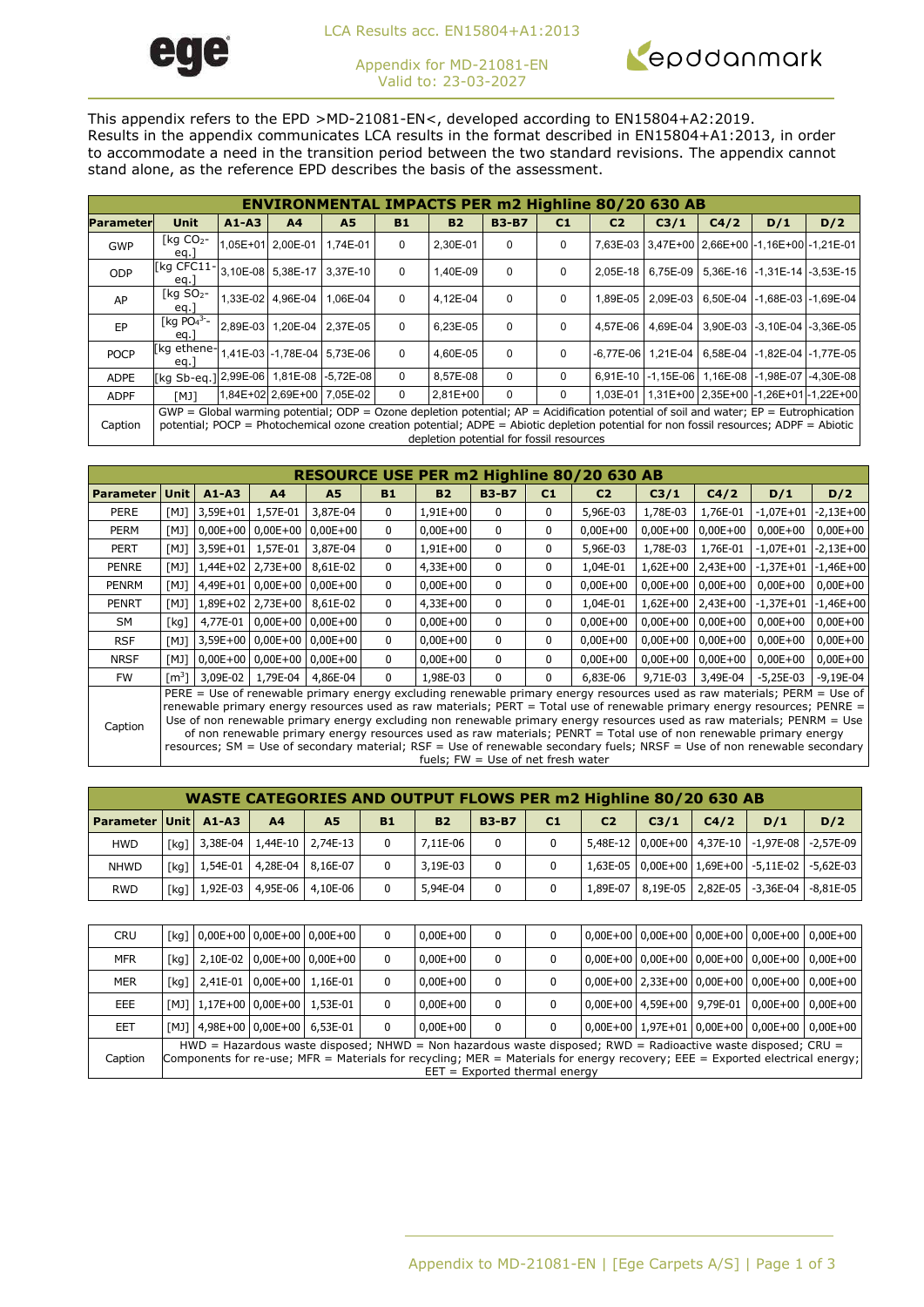

LCA Results acc. EN15804+A1:2013

Appendix for MD-21081-EN Valid to: 23-03-2027



|                  |                                                                                                                                                                                                                                                                                     |       |                            | <b>ENVIRONMENTAL IMPACTS PER m2 Highline 80/20 750 AB</b> |             |                                          |              |                |                |                     |      |     |                                                         |
|------------------|-------------------------------------------------------------------------------------------------------------------------------------------------------------------------------------------------------------------------------------------------------------------------------------|-------|----------------------------|-----------------------------------------------------------|-------------|------------------------------------------|--------------|----------------|----------------|---------------------|------|-----|---------------------------------------------------------|
|                  |                                                                                                                                                                                                                                                                                     |       |                            |                                                           |             |                                          |              |                |                |                     |      |     |                                                         |
| <b>Parameter</b> | Unit                                                                                                                                                                                                                                                                                | A1-A3 | A <sub>4</sub>             | A5                                                        | <b>B1</b>   | <b>B2</b>                                | <b>B3-B7</b> | C <sub>1</sub> | C <sub>2</sub> | C3/1                | C4/2 | D/1 | D/2                                                     |
| <b>GWP</b>       | $\lceil$ kg CO <sub>2</sub> -<br>eq.                                                                                                                                                                                                                                                |       | 1,23E+01 2,12E-01          | 1,84E-01                                                  | 0           | 2,30E-01                                 | $\Omega$     | 0              |                |                     |      |     | 8,08E-03 3,67E+00 2,81E+00 -1,23E+00 -1,28E-01          |
| <b>ODP</b>       | [kg CFC11-<br>eq.                                                                                                                                                                                                                                                                   |       | 3,18E-08 5,69E-17          | 3.57E-10                                                  | 0           | 1,40E-09                                 | $\Omega$     | 0              |                |                     |      |     | 2,17E-18 7,15E-09 5,68E-16 -1,39E-14 -3,74E-15          |
| AP               | $\lceil$ kg SO <sub>2</sub> -<br>eq.                                                                                                                                                                                                                                                |       | 1,52E-02 5,26E-04          | 1.12E-04                                                  | 0           | 4.12E-04                                 | $\Omega$     | 0              |                |                     |      |     | 2.00E-05 2.22E-03 6.89E-04 -1.78E-03 -1.79E-04          |
| EP               | [kg $PO4^{3-}$<br>eq.                                                                                                                                                                                                                                                               |       | 3.21E-03 1.27E-04 2.51E-05 |                                                           | $\mathbf 0$ | 6,23E-05                                 | $\Omega$     | 0              |                | 4.84E-06   4.97E-04 |      |     | 4,13E-03 -3,28E-04 -3,55E-05                            |
| <b>POCP</b>      | [kg ethene-1,72E-03 -1,88E-04 6,07E-06<br>eq.                                                                                                                                                                                                                                       |       |                            |                                                           | $\Omega$    | 4,60E-05                                 | $\Omega$     | 0              |                |                     |      |     | -7,17E-06   1,29E-04   6,97E-04   -1,92E-04   -1,88E-05 |
| <b>ADPE</b>      | [kg Sb-eg.] 3,29E-06  1,92E-08  -6,06E-08                                                                                                                                                                                                                                           |       |                            |                                                           | $\Omega$    | 8.57E-08                                 | $\Omega$     | 0              |                |                     |      |     | 7,32E-10 -1,21E-06 1,23E-08 -2,09E-07 -4,55E-08         |
| <b>ADPF</b>      | [MJ]                                                                                                                                                                                                                                                                                |       |                            | 2,22E+02 2,85E+00 7,47E-02                                | 0           | $2.81E + 00$                             | $\Omega$     | 0              |                |                     |      |     | 1,09E-01   1,38E+00   2,49E+00   -1,33E+01   -1,30E+00  |
| Caption          | $GWP = Global$ warming potential; ODP = Ozone depletion potential; $AP =$ Acidification potential of soil and water; $EP =$ Eutrophication<br>potential; POCP = Photochemical ozone creation potential; ADPE = Abiotic depletion potential for non fossil resources; ADPF = Abiotic |       |                            |                                                           |             | depletion potential for fossil resources |              |                |                |                     |      |     |                                                         |

|                  | RESOURCE USE PER m2 Highline 80/20 750 AB                                                                                                                                                                                                                                                                                                                                                                                                                                                            |           |                            |                                      |              |              |              |                |                |                     |      |     |                                                                |  |
|------------------|------------------------------------------------------------------------------------------------------------------------------------------------------------------------------------------------------------------------------------------------------------------------------------------------------------------------------------------------------------------------------------------------------------------------------------------------------------------------------------------------------|-----------|----------------------------|--------------------------------------|--------------|--------------|--------------|----------------|----------------|---------------------|------|-----|----------------------------------------------------------------|--|
| <b>Parameter</b> | Unit                                                                                                                                                                                                                                                                                                                                                                                                                                                                                                 | $A1 - A3$ | A <sup>4</sup>             | <b>A5</b>                            | <b>B1</b>    | <b>B2</b>    | <b>B3-B7</b> | C <sub>1</sub> | C <sub>2</sub> | C3/1                | C4/2 | D/1 | D/2                                                            |  |
| <b>PERE</b>      | [MJ]                                                                                                                                                                                                                                                                                                                                                                                                                                                                                                 | 3,78E+01  | 1,66E-01                   | 4,10E-04                             | $\mathbf{0}$ | $1,91E+00$   | 0            | 0              | 6.31E-03       | 1,88E-03            |      |     | 1,87E-01 -1,14E+01 -2,26E+00                                   |  |
| <b>PERM</b>      | [MJ]                                                                                                                                                                                                                                                                                                                                                                                                                                                                                                 |           |                            | $0,00E+00$ 0,00E+00 0,00E+00         | $\mathbf{0}$ | $0,00E+00$   | 0            | 0              |                |                     |      |     | $0.00E+00$   $0.00E+00$   $0.00E+00$   $0.00E+00$   $0.00E+00$ |  |
| PERT             | [MJ]                                                                                                                                                                                                                                                                                                                                                                                                                                                                                                 |           | 3.78E+01 1.66E-01          | 4,10E-04                             | 0            | $1,91E+00$   | 0            | 0              | $6.31E-03$     |                     |      |     | 1,88E-03   1,87E-01   -1,14E+01   -2,26E+00                    |  |
| <b>PENRE</b>     | [MJ]                                                                                                                                                                                                                                                                                                                                                                                                                                                                                                 |           | 1,75E+02 2,89E+00 9,12E-02 |                                      | $\mathbf{0}$ | $4,33E+00$   | 0            | 0              | 1,10E-01       |                     |      |     | $1,71E+00$ $2,57E+00$ $-1,45E+01$ $-1,54E+00$                  |  |
| <b>PENRM</b>     | [MJ]                                                                                                                                                                                                                                                                                                                                                                                                                                                                                                 |           |                            | 5,31E+01 0,00E+00 0,00E+00           | 0            | $0,00E+00$   | 0            | 0              |                |                     |      |     | $0,00E+00$   $0,00E+00$   $0,00E+00$   $0,00E+00$   $0,00E+00$ |  |
| <b>PENRT</b>     | [MJ]                                                                                                                                                                                                                                                                                                                                                                                                                                                                                                 |           | 2.28E+02 2.89E+00 9.12E-02 |                                      | 0            | $4.33E + 00$ | 0            | 0              |                |                     |      |     | 1.10E-01 1.71E+00 2.57E+00 -1.45E+01 -1.54E+00                 |  |
| SM               | [kg]                                                                                                                                                                                                                                                                                                                                                                                                                                                                                                 | 3,52E-01  |                            | $0.00E + 00$   $0.00E + 00$          | 0            | $0,00E+00$   | 0            | 0              |                |                     |      |     | $0,00E+00$   $0,00E+00$   $0,00E+00$   $0,00E+00$   $0,00E+00$ |  |
| <b>RSF</b>       | [MJ]                                                                                                                                                                                                                                                                                                                                                                                                                                                                                                 |           |                            | 3,60E+00 0,00E+00 0,00E+00           | 0            | $0,00E+00$   | 0            | 0              |                |                     |      |     | $0,00E+00$   $0,00E+00$   $0,00E+00$   $0,00E+00$   $0,00E+00$ |  |
| <b>NRSF</b>      | [MJ]                                                                                                                                                                                                                                                                                                                                                                                                                                                                                                 |           |                            | $0.00E+00$   $0.00E+00$   $0.00E+00$ | 0            | $0.00E + 00$ | 0            | 0              |                |                     |      |     | $0.00E+00$   $0.00E+00$   $0.00E+00$   $0.00E+00$   $0.00E+00$ |  |
| FW.              | [m $^{3}$ ]                                                                                                                                                                                                                                                                                                                                                                                                                                                                                          | 3,43E-02  | 1,90E-04                   | 5,15E-04                             | 0            | 1,98E-03     | 0            | 0              |                | 7,23E-06   1,03E-02 |      |     | 3,69E-04 -5,56E-03 -9,74E-04                                   |  |
| Caption          | PERE = Use of renewable primary energy excluding renewable primary energy resources used as raw materials; PERM = Use<br>of renewable primary energy resources used as raw materials; PERT = Total use of renewable primary energy resources;<br>PENRE = Use of non renewable primary energy excluding non renewable primary energy resources used as raw materials;<br>$PENRM = I$ so of non renewable primary energy resources used as raw materials: $PENRT = Total \text{ use of non renewable}$ |           |                            |                                      |              |              |              |                |                |                     |      |     |                                                                |  |

PENRE = Use of non renewable primary energy excluding non renewable primary energy resources used as raw materials; PENRM = Use of non renewable primary energy resources used as raw materials; PENRT = Total use of non renewable primary energy resources; SM = Use of secondary material; RSF = Use of renewable secondary fuels; NRSF = Use of non renewable secondary fuels; FW = Use of net fresh water

|                             |      |                                  | <b>WASTE CATEGORIES AND OUTPUT FLOWS PER m2 Highline 80/20 750 AB</b> |           |           |              |                |                |      |      |                                                        |     |
|-----------------------------|------|----------------------------------|-----------------------------------------------------------------------|-----------|-----------|--------------|----------------|----------------|------|------|--------------------------------------------------------|-----|
| <b>Parameter Unit A1-A3</b> |      | A <sub>4</sub>                   | A5                                                                    | <b>B1</b> | <b>B2</b> | <b>B3-B7</b> | C <sub>1</sub> | C <sub>2</sub> | C3/1 | C4/2 | D/1                                                    | D/2 |
| <b>HWD</b>                  | [kq] | $3,39E-04$   1,52E-10   2,90E-13 |                                                                       |           | 7.11E-06  | 0            |                |                |      |      | 5,80E-12 0,00E+00 4,63E-10 -2,09E-08 -2,72E-09         |     |
| <b>NHWD</b>                 | [kg] |                                  | 1,55E-01 4,54E-04 8,64E-07                                            |           | 3,19E-03  | $\Omega$     |                |                |      |      | 1,73E-05   0,00E+00   1,79E+00   -5,41E-02   -5,95E-03 |     |
| <b>RWD</b>                  | [kq] | $ 2,33E-03 $ 5,24E-06 4,35E-06   |                                                                       |           | 5,94E-04  | $\Omega$     |                |                |      |      | 2,00E-07   8,67E-05   2,99E-05   -3,56E-04   -9,33E-05 |     |

| <b>CRU</b> |      |                                                                                                                                                                                                                                                                                 |                            | $\lceil \text{kg} \rceil \rceil 0,00E + 00 \rceil 0,00E + 00 \rceil 0,00E + 00 \rceil$ |  | $0,00E+00$   | 0 |  |  |  |  | 0,00E+00   0,00E+00   0,00E+00   0,00E+00   0,00E+00                                         |  |
|------------|------|---------------------------------------------------------------------------------------------------------------------------------------------------------------------------------------------------------------------------------------------------------------------------------|----------------------------|----------------------------------------------------------------------------------------|--|--------------|---|--|--|--|--|----------------------------------------------------------------------------------------------|--|
| <b>MFR</b> | [kg] |                                                                                                                                                                                                                                                                                 |                            | $ 2,22E-02 0,00E+00 0,00E+00 $                                                         |  | $0.00E + 00$ | 0 |  |  |  |  | 0,00E+00   0,00E+00   0,00E+00   0,00E+00   0,00E+00                                         |  |
| <b>MER</b> | [kq] |                                                                                                                                                                                                                                                                                 | 2.55E-01 0.00E+00 1.23E-01 |                                                                                        |  | $0.00E + 00$ | 0 |  |  |  |  | $\vert 0.00E + 00 \vert 2.46E + 00 \vert 0.00E + 00 \vert 0.00E + 00 \vert 0.00E + 00 \vert$ |  |
| EEE        | [MJ] | $1.24E+00$   0.00E+00   1.82E-01                                                                                                                                                                                                                                                |                            |                                                                                        |  | $0.00E + 00$ | 0 |  |  |  |  | 0.00E+00 5.81E+00 1.04E+00 0.00E+00 0.00E+00                                                 |  |
| EET        |      | [MJ]   5,27E+00   0,00E+00   7,76E-01                                                                                                                                                                                                                                           |                            |                                                                                        |  | $0.00E + 00$ | 0 |  |  |  |  | $\mid$ 0,00E+00 $\mid$ 2,48E+01 $\mid$ 0,00E+00 $\mid$ 0,00E+00 $\mid$ 0,00E+00 $\mid$       |  |
| Caption    |      | HWD = Hazardous waste disposed; NHWD = Non hazardous waste disposed; RWD = Radioactive waste disposed; CRU =<br>Components for re-use; MFR = Materials for recycling; MER = Materials for energy recovery; EEE = Exported electrical<br>energy; $EET = Exported thermal energy$ |                            |                                                                                        |  |              |   |  |  |  |  |                                                                                              |  |